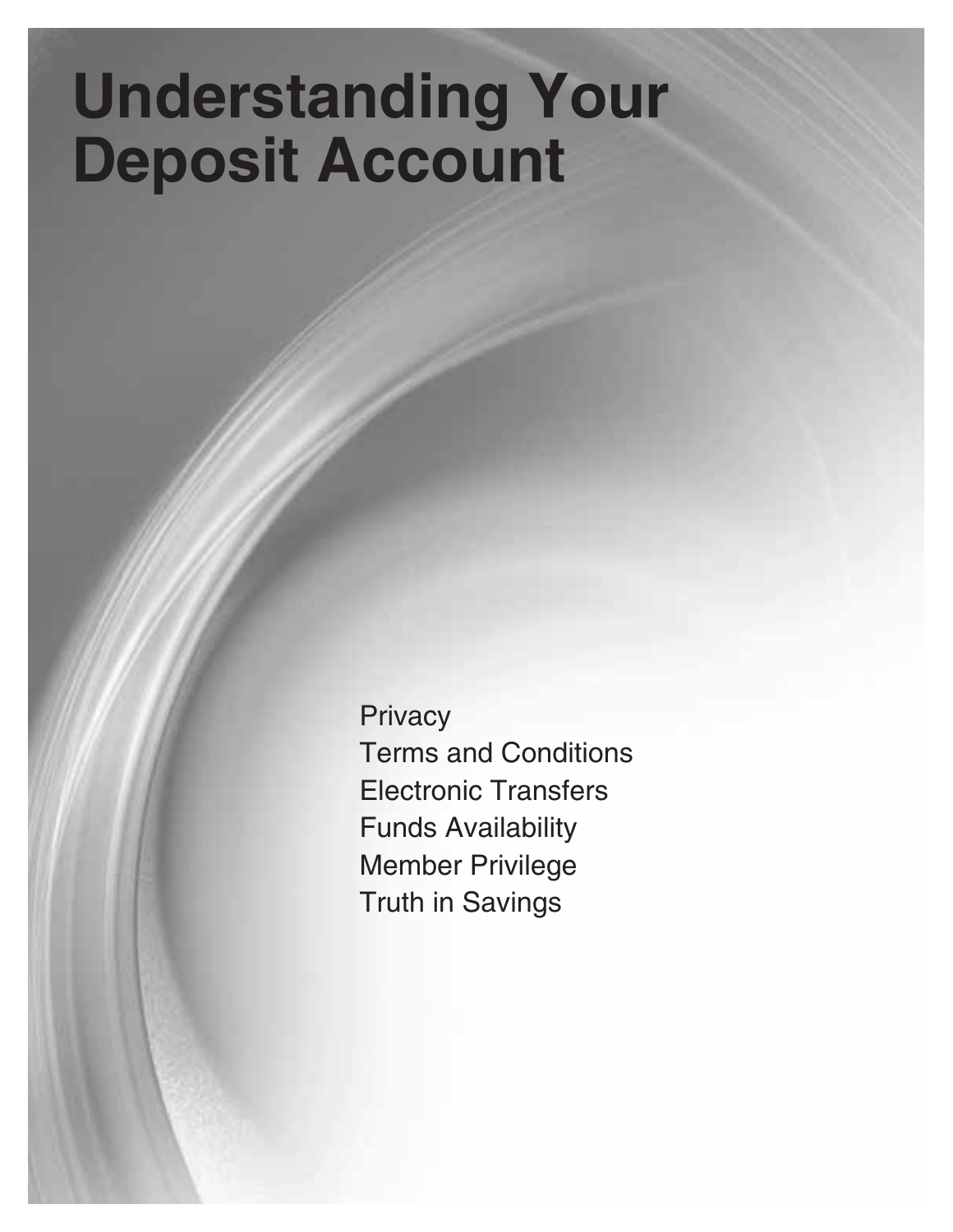# **TABLE OF CONTENTS**

| .3         |
|------------|
| . . 3      |
| $\ldots$ 3 |
|            |
|            |
|            |
|            |
|            |
|            |
|            |
|            |
|            |
|            |
|            |
|            |
|            |
|            |
|            |
|            |
|            |
|            |
|            |
|            |
|            |
|            |
| 5          |
|            |
|            |
|            |
|            |
|            |
|            |
|            |
|            |
|            |
|            |
|            |
|            |
|            |
|            |
|            |
|            |
|            |
|            |
|            |
|            |
|            |
|            |
|            |
|            |
|            |
|            |
|            |
|            |
|            |
|            |
|            |
|            |
|            |
|            |
|            |
|            |
|            |
|            |
|            |
|            |
|            |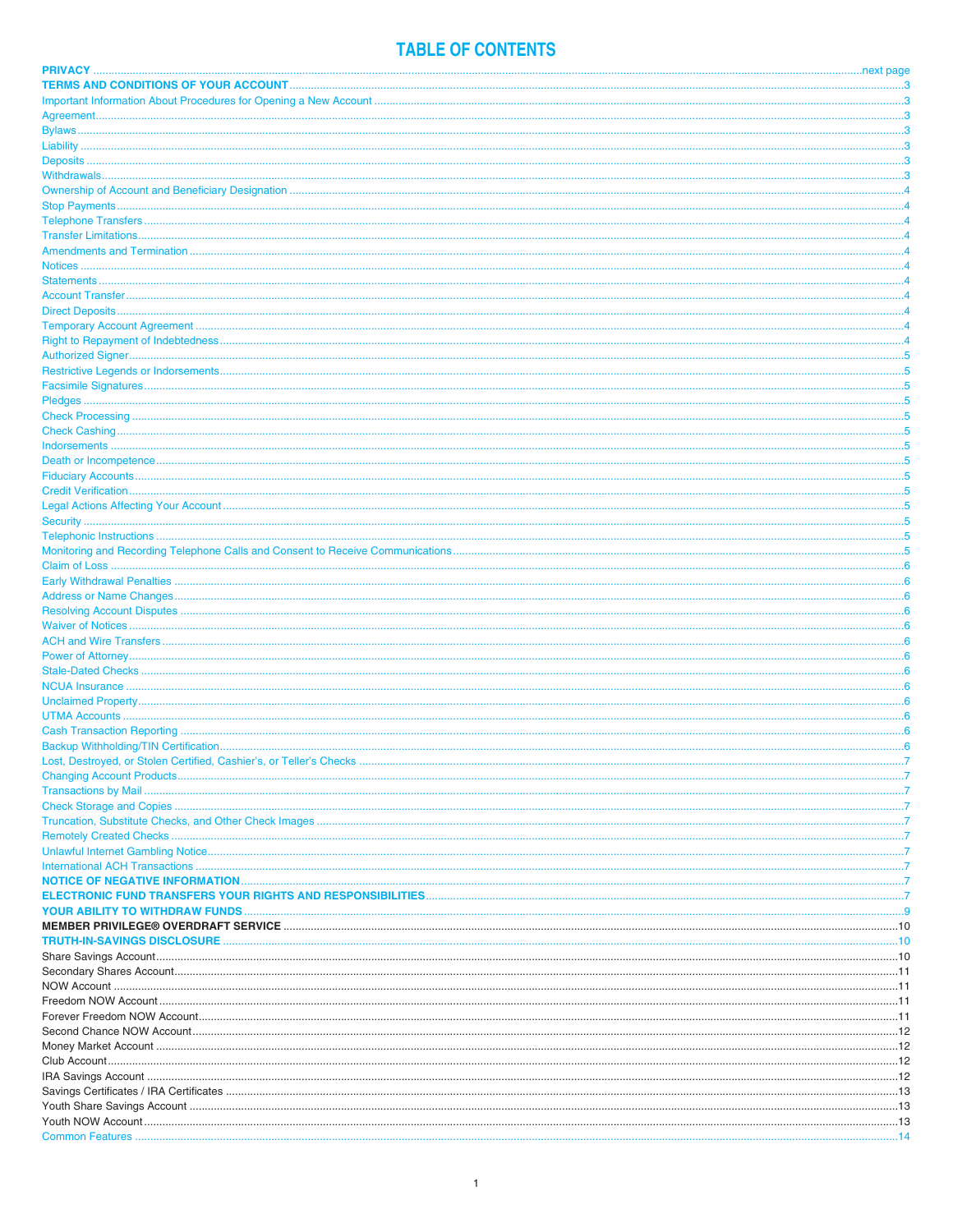| <b>FACTS</b>                                                                                                                                                                               | <b>WHAT DOES FREEDOM CREDIT UNION</b><br>DO WITH YOUR PERSONAL INFORMATION?                                                                                                                                                                                                                                               |                                            |                             |
|--------------------------------------------------------------------------------------------------------------------------------------------------------------------------------------------|---------------------------------------------------------------------------------------------------------------------------------------------------------------------------------------------------------------------------------------------------------------------------------------------------------------------------|--------------------------------------------|-----------------------------|
| Why?                                                                                                                                                                                       | Financial companies choose how they share your personal information. Federal law gives<br>consumers the right to limit some but not all sharing. Federal law also requires us to tell you<br>how we collect, share, and protect your personal information. Please read this notice carefully to<br>understand what we do. |                                            |                             |
| <b>What?</b>                                                                                                                                                                               | The types of personal information we collect and share depend on the product or service you<br>have with us. This information can include:                                                                                                                                                                                |                                            |                             |
|                                                                                                                                                                                            | Social Security number and Overdraft History<br>$\blacksquare$<br>Account balances<br>and Transaction or Loss history<br>п<br><b>Account transactions</b><br>and Checking account information<br>٠                                                                                                                        |                                            |                             |
|                                                                                                                                                                                            | When you are no longer our customer, we continue to share your information as described in this<br>notice.                                                                                                                                                                                                                |                                            |                             |
| How?                                                                                                                                                                                       | All financial companies need to share members' personal information to run their everyday<br>business. In the section below, we list the reasons financial companies can share their<br>members' personal information; the reasons Freedom Credit Union<br>chooses to share; and whether you can limit this sharing.      |                                            |                             |
|                                                                                                                                                                                            | Reasons we can share your personal information                                                                                                                                                                                                                                                                            | Does Freedom Credit<br><b>Union share?</b> | Can you limit this sharing? |
| For our everyday business purposes-<br>such as to process your transactions, maintain<br>your account(s), respond to court orders and legal<br>investigations, or report to credit bureaus |                                                                                                                                                                                                                                                                                                                           | <b>YES</b>                                 | <b>NO</b>                   |
| For our marketing purposes-<br>to offer our products and services to you                                                                                                                   |                                                                                                                                                                                                                                                                                                                           | <b>YES</b>                                 | <b>NO</b>                   |
| For joint marketing with other financial companies                                                                                                                                         |                                                                                                                                                                                                                                                                                                                           | <b>YES</b>                                 | <b>NO</b>                   |
|                                                                                                                                                                                            | For our affiliates' everyday business purposes-<br>information about your transactions and experiences                                                                                                                                                                                                                    | <b>NO</b>                                  | <b>WE DON'T SHARE</b>       |
|                                                                                                                                                                                            | For our affiliates' everyday business purposes-<br>information about your creditworthiness                                                                                                                                                                                                                                | <b>NO</b>                                  | <b>WE DON'T SHARE</b>       |
|                                                                                                                                                                                            | For our affiliates to market to you                                                                                                                                                                                                                                                                                       | <b>NO</b>                                  | <b>WE DON'T SHARE</b>       |
|                                                                                                                                                                                            | For nonaffiliates to market to you                                                                                                                                                                                                                                                                                        | <b>NO</b>                                  | <b>WE DON'T SHARE</b>       |

Rev. 08/2017

**Questions?** Call 800-821-0160 or go to www.freedom.coop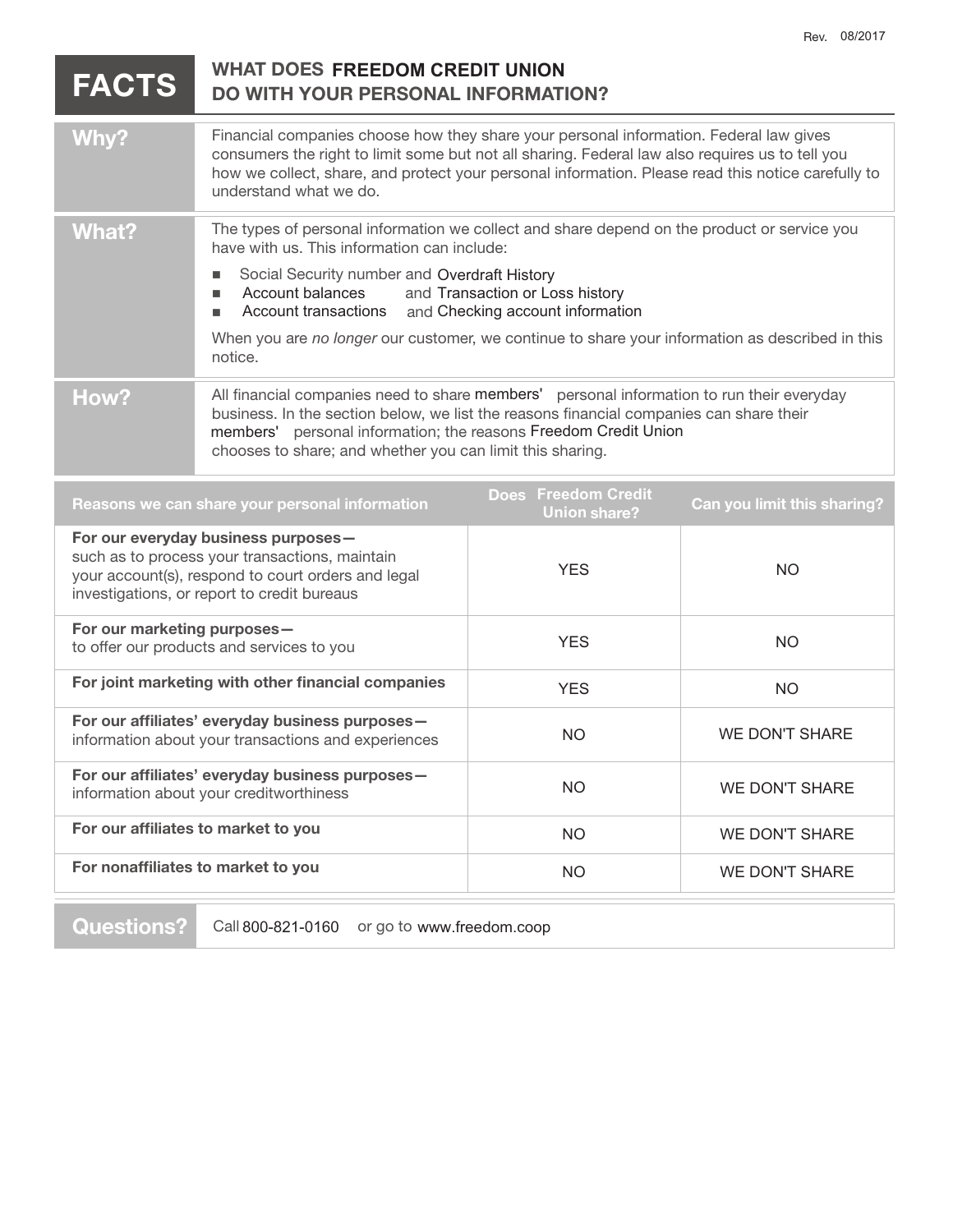| Who we are                                                               |                                                                                                                                                                                                                    |  |  |  |  |
|--------------------------------------------------------------------------|--------------------------------------------------------------------------------------------------------------------------------------------------------------------------------------------------------------------|--|--|--|--|
| Who is providing this notice?                                            | <b>Freedom Credit Union</b>                                                                                                                                                                                        |  |  |  |  |
| What we do                                                               |                                                                                                                                                                                                                    |  |  |  |  |
| <b>How does Freedom Credit Union</b><br>protect my personal information? | To protect your personal information from unauthorized access<br>and use, we use security measures that comply with federal law.<br>These measures include computer safeguards and secured files<br>and buildings. |  |  |  |  |
| <b>How does Freedom Credit Union</b>                                     | We collect your personal information, for example, when you                                                                                                                                                        |  |  |  |  |
| collect my personal information?                                         | Open an account<br>or Provide your mortgage information<br>Apply for a loan<br>or Share your driver's license<br>ш<br>Provide account information<br>ш                                                             |  |  |  |  |
|                                                                          | We also collect your personal information from others, such as credit<br>bureaus, affiliates or other companies.                                                                                                   |  |  |  |  |
| Why can't I limit all sharing?                                           | Federal law gives you the right to limit only                                                                                                                                                                      |  |  |  |  |
|                                                                          | sharing for affiliates' everyday business purposes-information<br>about your creditworthiness<br>affiliates from using your information to market to you<br>sharing for nonaffiliates to market to you             |  |  |  |  |
|                                                                          | State laws and individual companies may give you additional rights to<br>limit sharing. See below for more on your rights under state laws.                                                                        |  |  |  |  |
| <b>Definitions</b>                                                       |                                                                                                                                                                                                                    |  |  |  |  |
| <b>Affiliates</b>                                                        | Companies related by common ownership or control. They can be<br>financial and nonfinancial companies.                                                                                                             |  |  |  |  |
|                                                                          | Freedom Credit Union does not share with our affiliates.                                                                                                                                                           |  |  |  |  |
| <b>Nonaffiliates</b>                                                     | Companies not related by common ownership or control. They can be<br>financial and nonfinancial companies.                                                                                                         |  |  |  |  |
|                                                                          | Freedom Credit Union does not share with non-affiliates so they<br>can market to you.                                                                                                                              |  |  |  |  |
| Joint marketing                                                          | A formal agreement between nonaffiliated financial companies that<br>together market financial products or services to you.                                                                                        |  |  |  |  |
|                                                                          | Our joint marketing partners include credit card companies,<br>■<br>broker-dealer investment and insurance services.                                                                                               |  |  |  |  |

# **Other important information**

For Massachusetts Members- We will not share personal information from deposit or share relationships with non-affiliates either for them to market to you or for joint marketing - without your authorization. State law: If you give us written permission to share information about your electronic fund transfers, such permission will expire after 45 days.

Mailing address: Freedom Credit Union, 1976 Main Street, P.O. Box 3009, Springfield, MA 01101-3009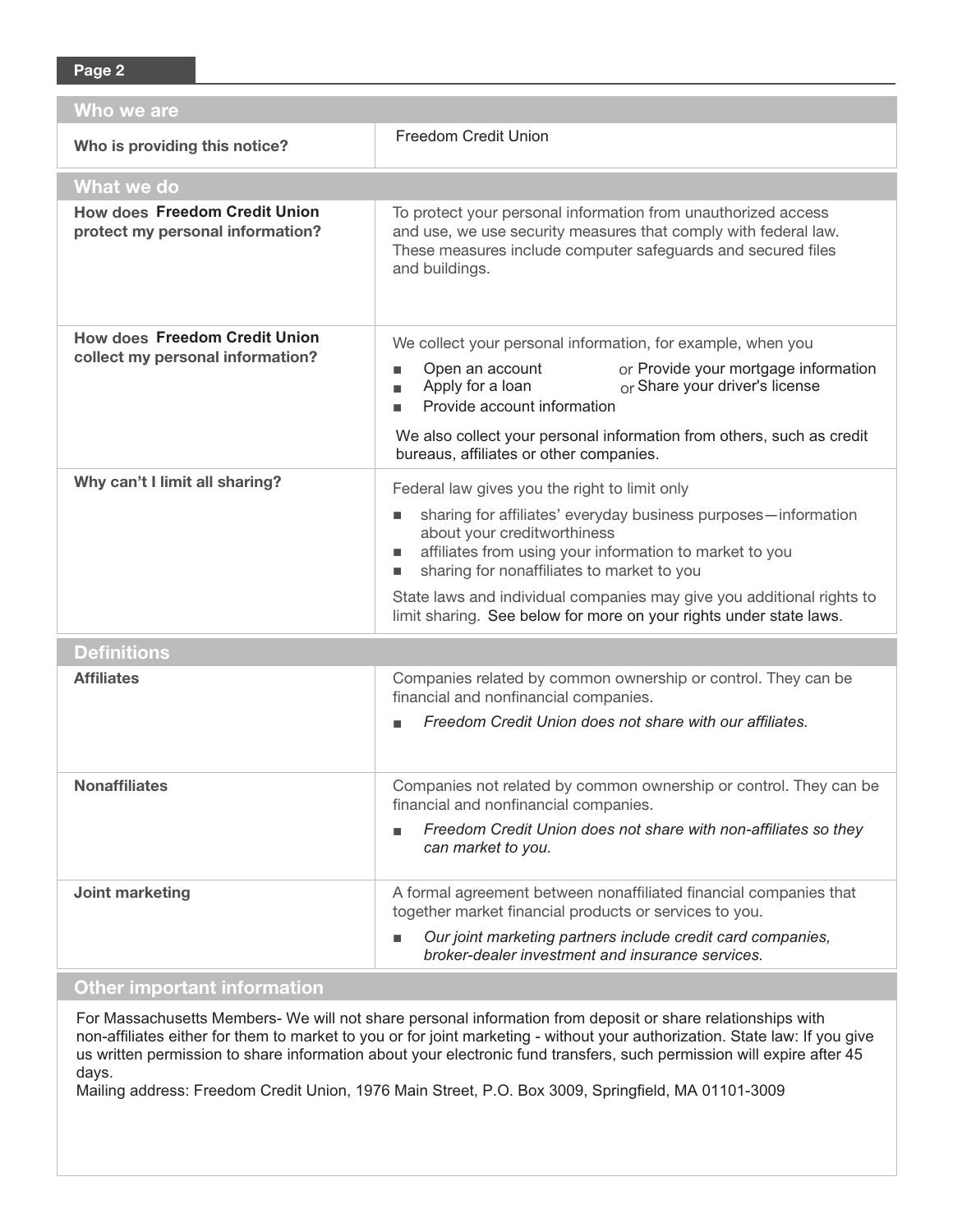# **TERMS AND CONDITIONS OF YOUR ACCOUNT**

**IMPORTANT INFORMATION ABOUT PROCEDURES FOR OPENING A NEW ACCOUNT -** To help the government fight the funding of terrorism and money laundering activities, federal law requires all financial institutions to obtain, verify, and record information that identifies each person who opens an account.

What this means for you: When you open an account, we will ask for your name, address, date of birth, and other information that will allow us to identify you. We may also ask to see your driver's license or other identifying documents.

**AGREEMENT -** This document, along with any other documents we give you pertaining to your account(s), is a contract that establishes rules which control your account(s) with us. Please read this carefully and retain it for future reference. If you sign the signature card or open or continue to use the account, you agree to these rules. You will receive a separate schedule of rates, qualifying balances, and fees if they are not included in this document. If you have any questions, please call us.

This agreement is subject to applicable federal laws, the laws of the state of Massachusetts and other applicable rules such as the operating letters of the Federal Reserve Banks and payment processing system rules (except to the extent that this agreement can and does vary such rules or laws). The body of state and federal law that governs our relationship with you, however, is too large and complex to be reproduced here. The purpose of this document is to:

(1) summarize some laws that apply to common transactions;

(2) establish rules to cover transactions or events which the law does not regulate;

(3) establish rules for certain transactions or events which the law regulates but permits variation by agreement; and

(4) give you disclosures of some of our policies to which you may be entitled or in which you may be interested.

If any provision of this document is found to be unenforceable according to its terms, all remaining provisions will continue in full force and effect. We may permit some variations from our standard agreement, but we must agree to any variation in writing either on the signature card for your account or in some other document. Nothing in this document is intended to vary our duty to act in good faith and with ordinary care when required by law.

As used in this document the words "we," "our," and "us" mean the financial institution and the words "you" and "your" mean the account holder(s) and anyone else with the authority to deposit, withdraw, or exercise control over the funds in the account. However, this agreement does not intend, and the terms "you" and "your" should not be interpreted, to expand an individual's responsibility for an organization's liability. If this account is owned by a corporation, partnership or other organization, individual liability is determined by the laws generally applicable to that type of organization. The headings in this document are for convenience or reference only and will not govern the interpretation of the provisions. Unless it would be inconsistent to do so, words and phrases used in this document should be construed so the singular includes the plural and the plural includes the singular.

**BYLAWS -** Our bylaws, which we may amend from time to time, establish basic rules about our credit union policies and operations which affect your account and membership. You may obtain a copy of the bylaws on request. Our right to require you to give us notice of your intention to withdraw funds from your account is described in the bylaws. Unless we have agreed otherwise, you are not entitled to receive any original item after it is paid, although you may request that we send you an item(s) or a copy of an item(s). Dividends are based on current earnings and available earnings of the credit union, after providing for required reserves.

LIABILITY - You agree, for yourself (and the person or entity you represent if you sign as a representative of another) to the terms of this account and the schedule of charges. You authorize us to deduct these charges, without notice to you, directly from the account balance as accrued. You will pay any additional reasonable charges for services you request which are not covered by this agreement.

Each of you also agrees to be jointly and severally (individually) liable for any account shortage resulting from charges or overdrafts, whether caused by you or another with access to this account. This liability is due immediately, and we can deduct any amounts deposited into the account and apply those amounts to the shortage. You have no right to defer payment of this liability, and you are liable regardless of whether you signed the item or benefited from the charge or overdraft.

You will be liable for our costs as well as for our reasonable attorneys' fees, to the extent permitted by law, whether incurred as a result of collection or in any other dispute involving your account. This includes, but is not limited to, disputes between you and another joint owner; you and an authorized signer or similar party; or a third party claiming an interest in your account. This also includes any action that you or a third party takes regarding the account that causes us, in good faith, to seek the advice of an attorney, whether or not we become involved in the dispute. All costs and attorneys' fees can be deducted from your account when they are incurred, without notice to you.

**DEPOSITS -** We will give only provisional credit until collection is final for any items, other than cash, we accept for deposit (including items drawn "on us"). Before settlement of any item becomes final, we act only as your agent, regardless of the form of indorsement or lack of indorsement on the item and even though we provide you provisional credit for the item. We may reverse any provisional credit for items that are lost, stolen, or returned. Unless prohibited by law, we also reserve the right to charge back to your account the amount of any item deposited to your account or cashed for you which was initially paid by the payor bank and which is later returned to us due to an allegedly forged, unauthorized or missing indorsement, claim of alteration, encoding error or other problem which in our judgment justifies reversal of credit. You authorize us to attempt to collect previously returned items without giving you notice, and in attempting to collect we may permit the payor bank to hold an item beyond the midnight deadline. Actual credit for deposits of, or payable in, foreign currency will be at the exchange rate in effect on final collection in U.S. dollars. We are not responsible for transactions by mail or outside depository until we actually record them. If you deliver a deposit to us and you will not be present when the deposit is counted, you must provide us an itemized list of the deposit (deposit slip). To process the deposit, we will verify and record the deposit, and credit the deposit to the account. If there are any discrepancies between the amounts shown on the itemized list of the deposit and the amount we determine to be the actual deposit, we will notify you of the discrepancy. You will be entitled to credit only for the actual deposit as determined by us, regardless of what is stated on the itemized deposit slip. We will treat and record all transactions received after our "daily cutoff time" on a business day we are open, or received on a day we are not open for business, as if initiated on the next business day that we are open. At our option, we may take an item for collection rather than for deposit. If we accept a third-party check for deposit, we may require any third-party indorsers to verify or guarantee their indorsements, or indorse in our presence.

## **WITHDRAWALS -**

Generally - Unless clearly indicated otherwise on the account records, any of you, acting alone, who signs to open the account or has authority to make withdrawals may withdraw or transfer all or any part of the account balance at any time. Each of you (until we receive written notice to the contrary) authorizes each other person who signs or has authority to make withdrawals to indorse any item payable to you or your order for deposit to this account or any other transaction with us.

**Postdated checks -** A postdated check is one which bears a date later than the date on which the check is written. We may properly pay and charge your account for a postdated check even though payment was made before the date of the check, unless we have received written notice of the postdating in time to have a reasonable opportunity to act. Because we process checks mechanically, your notice will not be effective and we will not be liable for failing to honor your notice unless it precisely identifies the number, date, amount and payee of the item.

**Checks and withdrawal rules -** If you do not purchase your check blanks from us, you must be certain that we approve the check blanks you purchase. We may refuse any withdrawal or transfer request which you attempt on forms not approved by us or by any method we do not specifically permit. We may refuse any withdrawal or transfer request which is greater in number than the frequency permitted, or which is for an amount greater or less than any withdrawal limitations. We will use the date the transaction is completed by us (as opposed to the date you initiate it) to apply the frequency limitations. In addition, we may place limitations on the account until your identity is verified.

Even if we honor a nonconforming request, we are not required to do so later. If you violate the stated transaction limitations (if any), in our discretion we may close your account or reclassify it as a transaction account. If we reclassify your account, your account will be subject to the fees and earnings rules of the new account classification.

If we are presented with an item drawn against your account that would be a "substitute check," as defined by law, but for an error or defect in the item introduced in the substitute check creation process, you agree that we may pay such item.

See the funds availability policy disclosure for information about when you can withdraw funds you deposit. For those accounts to which our funds availability policy disclosure does not apply, you can ask us when you make a deposit when those funds will be available for withdrawal. An item may be returned after the funds from the deposit of that item are made available for withdrawal. In that case, we will reverse the credit of the item. We may determine the amount of available funds in your account for the purpose of deciding whether to return an item for insufficient funds at any time between the time we receive the item and when we return the item or send a notice in lieu of return. We need only make one determination, but if we choose to make a subsequent determination, the account balance at the subsequent time will determine whether there are insufficient available funds.

**A temporary debit authorization hold affects your account balance -** On debit card purchases, merchants may request a temporary hold on your account for a specified sum of money when the merchant does not know the exact amount of the purchase at the time the card is authorized. The amount of the temporary hold may be more than the actual amount of your purchase. Some common transactions where this occurs involve purchases of gasoline, hotel rooms, or meals at restaurants. When this happens, our processing system cannot determine that the amount of the hold exceeds the actual amount of your purchase. This temporary hold, and the amount charged to your account, will eventually be adjusted to the actual amount of your purchase, but it could be three calendar days, or even longer in some cases, before the adjustment is made. Until the adjustment is made, the amount of funds in your account available for other transactions will be reduced by the amount of the temporary hold. If another transaction is presented for payment in an amount greater than the funds left after the deduction of the temporary hold amount, that transaction will be an insufficient funds transaction if we do not pay it or an overdraft transaction if we do pay it. You will be charged an insufficient funds charge according to our insufficient funds policy. You will be charged the fee even if you would have had sufficient funds in your account if the amount of the hold had been equal to the amount of your purchase.

**Overdrafts -** You understand that we may, at our discretion, honor withdrawal requests that overdraw your account. However, the fact that we may honor withdrawal requests that overdraw the account balance does not obligate us to do so later. So you can NOT rely on us to pay overdrafts on your account regardless of how frequently or under what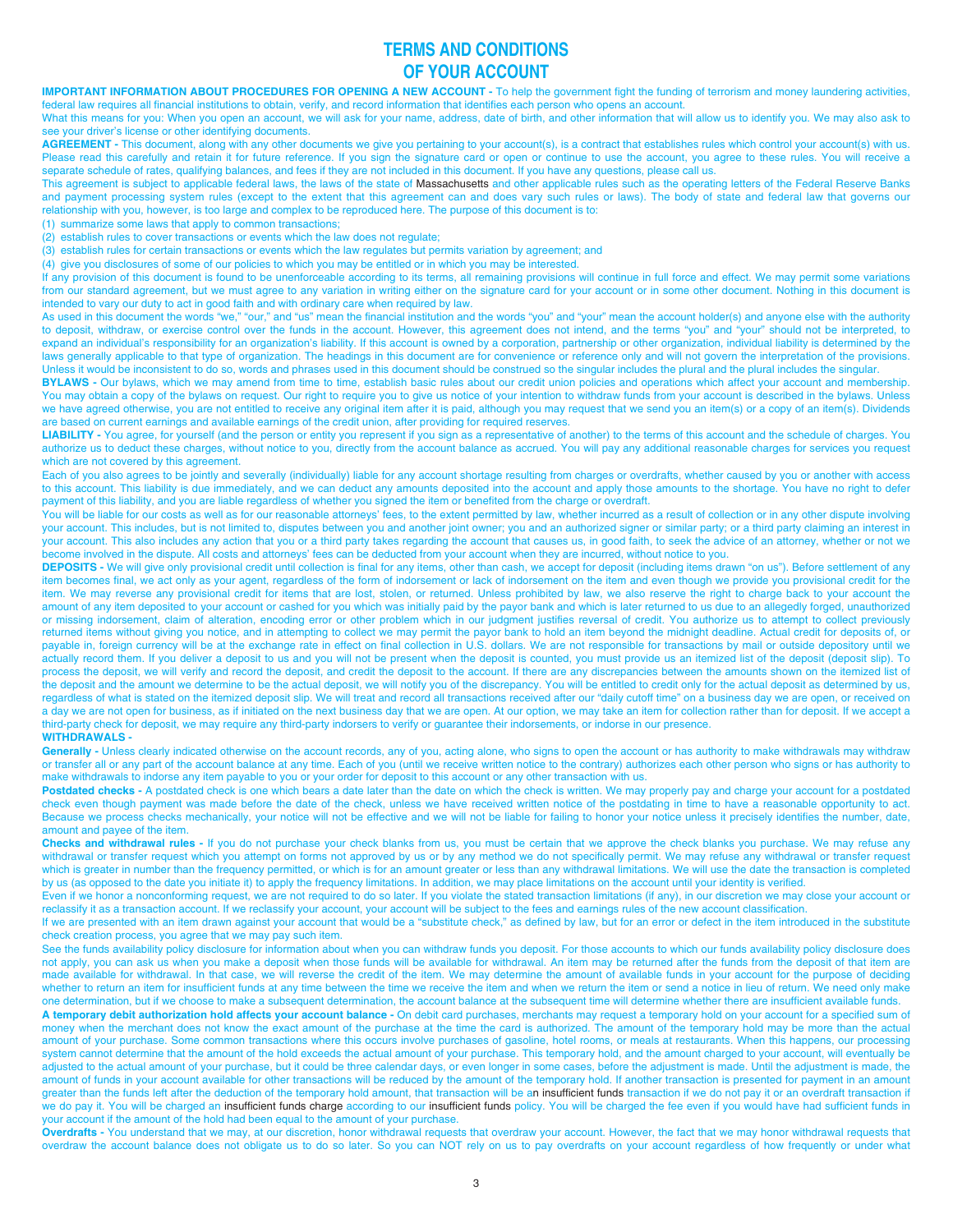circumstances we have paid overdrafts on your account in the past. We can change our practice of paying, or not paying, discretionary overdrafts on your account without notice to you. You can ask us if we have other account services that might be available to you where we commit to paying overdrafts under certain circumstances, such as an overdraft protection line-of-credit or a plan to sweep funds from another account you have with us. You agree that we may charge fees for overdrafts. For consumer accounts, we will not charge fees for overdrafts caused by ATM withdrawals or one-time debit card transactions if you have not opted-in to that service. We may use subsequent deposits, including direct deposits of social security or other government benefits, to cover such overdrafts and overdraft fees.

**Multiple signatures, electronic check conversion, and similar transactions -** An electronic check conversion transaction is a transaction where a check or similar item is converted into an electronic fund transfer as defined in the Electronic Fund Transfers regulation. In these types of transactions the check or similar item is either removed from circulation (truncated) or given back to you. As a result, we have no opportunity to review the check to examine the signatures on the item. You agree that, as to these or any items as to which we have no opportunity to examine the signatures, you waive any requirement of multiple signatures.

**OWNERSHIP OF ACCOUNT AND BENEFICIARY DESIGNATION -** These rules apply to this account depending on the form of ownership and beneficiary designation, if any, specified on the account records. We reserve the right to refuse some forms of ownership on any or all of our accounts. We make no representations as to the appropriateness or effect of the ownership and beneficiary designations, except as they determine to whom we pay the account funds. **Individual Account -** is an account in the name of one person.

Joint Account - With Survivorship (And Not As Tenants In Common) - is an account in the name of two or more persons. Each of you intend that when you die the balance in the account (subject to any previous pledge to which we have agreed) will belong to the survivor(s). If two or more of you survive, you will own the balance in the account as joint tenants with survivorship and not as tenants in common.

**Revocable Trust Account -** One or two of you (called trustees) may create such an account in trust for another. Payments may be made to the trustee, or if there are two trustees, to either or both of the trustees or the survivor. Upon the death of the trustee or the death of both trustees, payment may be made to the person for whom the trust was made, or that person's legal representative.

**STOP PAYMENTS -** Unless otherwise provided, the rules in this section cover stopping payment of items such as checks and drafts. Rules for stopping payment of other types of transfers of funds, such as consumer electronic fund transfers, may be established by law or our policy. If we have not disclosed these rules to you elsewhere, you may ask us about those rules.

We may accept an order to stop payment on any item from any one of you. You must make any stop-payment order in the manner required by law and we must receive it in time to give us a reasonable opportunity to act on it before our stop-payment cutoff time. Because stop-payment orders are handled by computers, to be effective, your stop-payment order must precisely identify the number, date, and amount of the item, and the payee. You may stop payment on any item drawn on your account whether you sign the item or not. Generally, if your stop-payment order is given to us in writing it is effective for six months. Your order will lapse after that time if you do not renew the order in writing before the end of the six-month period. If the original stop-payment order was oral your stop-payment order will lapse after 14 calendar days if you do not confirm your order in writing within that time period. We are not obligated to notify you when a stop-payment order expires. A release of the stop-payment request may be made only by the person who initiated the stoppayment order.

If you stop payment on an item and we incur any damages or expenses because of the stop payment, you agree to indemnify us for those damages or expenses, including attorneys' fees. You assign to us all rights against the payee or any other holder of the item. You agree to cooperate with us in any legal actions that we may take against such persons. You should be aware that anyone holding the item may be entitled to enforce payment against you despite the stop-payment order.

TELEPHONE TRANSFERS - A telephone transfer of funds from this account to another account with us, if otherwise arranged for or permitted, may be made by the same persons and under the same conditions generally applicable to withdrawals made in writing. Unless a different limitation is disclosed in writing, we restrict the number of transfers from a savings account to another account or to third parties, to a maximum of six per month (less the number of "preauthorized transfers" during the month). Other account transfer restrictions may be described elsewhere.

**TRANSFER LIMITATIONS -** For savings and money market accounts you may make up to six transfers or withdrawals by means of a preauthorized, automatic, or telephonic transfer to another account of yours or to a third party or by check, debit card, or similar order to a third party during any calendar month (or statement cycle of at least four weeks). A preauthorized transfer includes any arrangement with us to pay a third party from your account at (i) a predetermined time; (ii) on a fixed schedule or (iii) upon oral or written orders including orders received through the automated clearing house (ACH). If the transfer or withdrawal is initiated in person, by mail, or at an ATM then there is no limit on the number of payments that may be made directly to you, directly to us for amounts you owe us, or transfers to other accounts you have with us. Withdrawals by phone are also unlimited if you are requesting that a check be mailed to you.

**AMENDMENTS AND TERMINATION -** We may change our bylaws and any term of this agreement. Rules governing changes in rates are provided separately in the Truth-in-Savings disclosure or in another document. For other changes we will give you reasonable notice in writing or by any other method permitted by law. We may close this account if your membership in the credit union terminates, or by giving reasonable notice to you and tender of the account balance personally or by mail. Items presented for payment after the account is closed may be dishonored. When you close your account, you are responsible for leaving enough money in the account to cover any outstanding items and charges to be paid from the account. Reasonable notice depends on the circumstances, and in some cases such as when we cannot verify your identity or we suspect fraud, it might be reasonable for us to give you notice after the change or account closure becomes effective. For instance, if we suspect fraudulent activity with respect to your account, we might immediately freeze or close your account and then give you notice. At our option, we may suspend your rights to member services if you violate the terms of this agreement. If we have notified you of a change in any term of your account and you continue to have your account after the effective date of the change, you have agreed to the new term(s).

**NOTICES -** Any written notice you give us is effective when we actually receive it, and it must be given to us according to the specific delivery instructions provided elsewhere, if any. We must receive it in time to have a reasonable opportunity to act on it. If the notice is regarding a check or other item, you must give us sufficient information to be able to identify the check or item, including the precise check or item number, amount, date and payee. Written notice we give you is effective when it is deposited in the United States Mail with proper postage and addressed to your mailing address we have on file. Notice to any of you is notice to all of you.

**STATEMENTS - Your duty to report unauthorized signatures, alterations and forgeries -** You must examine your statement of account with "reasonable promptness." If you discover (or reasonably should have discovered) any unauthorized signatures or alterations, you must promptly notify us of the relevant facts. As between you and us, if you fail to do either of these duties, you will have to either share the loss with us, or bear the loss entirely yourself (depending on whether we used ordinary care and, if not, whether we substantially contributed to the loss). The loss could be not only with respect to items on the statement but other items with unauthorized signatures or alterations by the same wronadoer

You agree that the time you have to examine your statement and report to us will depend on the circumstances, but will not, in any circumstance, exceed a total of 30 days from when the statement is first sent or made available to you.

You further agree that if you fail to report any unauthorized signatures, alterations or forgeries in your account within 60 days of when we first send or make the statement available, you cannot assert a claim against us on any items in that statement, and as between you and us the loss will be entirely yours. This 60-day limitation is without regard to whether we used ordinary care. The limitation in this paragraph is in addition to that contained in the first paragraph of this section.

Your duty to report other errors - In addition to your duty to review your statements for unauthorized signatures, alterations and forgeries, you agree to examine your statement with reasonable promptness for any other error - such as an encoding error. In addition, if you receive or we make available either your items or images of your items, you must examine them for any unauthorized or missing indorsements or any other problems. You agree that the time you have to examine your statement and items and report to us will depend on the circumstances. However, this time period shall not exceed 60 days. Failure to examine your statement and items and report any errors to us within 60 days of when we first send or make the statement available precludes you from asserting a claim against us for any errors on items identified in that statement and as between you and us the loss will be entirely yours.

**Errors relating to electronic fund transfers or substitute checks -** For information on errors relating to electronic fund transfers (e.g., on-line, mobile, debit card or ATM transactions) refer to your Electronic Fund Transfers disclosure and the sections on consumer liability and error resolution. For information on errors relating to a substitute check you received, refer to your disclosure entitled Substitute Checks and Your Rights.

**ACCOUNT TRANSFER -** This account may not be transferred or assigned without our prior written consent.

**DIRECT DEPOSITS -** If we are required for any reason to reimburse the federal government for all or any portion of a benefit payment that was directly deposited into your account, you authorize us to deduct the amount of our liability to the federal government from the account or from any other account you have with us, without prior notice and at any time, except as prohibited by law. We may also use any other legal remedy to recover the amount of our liability.

**TEMPORARY ACCOUNT AGREEMENT** - If the account documentation indicates that this is a temporary account agreement, each person who signs to open the account or has authority to make withdrawals (except as indicated to the contrary) may transact business on this account. However, we may at some time in the future restrict or prohibit further use of this account if you fail to comply with the requirements we have imposed within a reasonable time.

**RIGHT TO REPAYMENT OF INDEBTEDNESS** - You each agree that we may (without prior notice and when permitted by law) charge against and deduct from this account any due and payable debt any of you owe us now or in the future. If this account is owned by one or more of you as individuals, we may set off any funds in the account against a due and payable debt a partnership owes us now or in the future, to the extent of your liability as a partner for the partnership debt. If your debt arises from a promissory note, then the amount of the due and payable debt will be the full amount we have demanded, as entitled under the terms of the note, and this amount may include any portion of the balance for which we have properly accelerated the due date.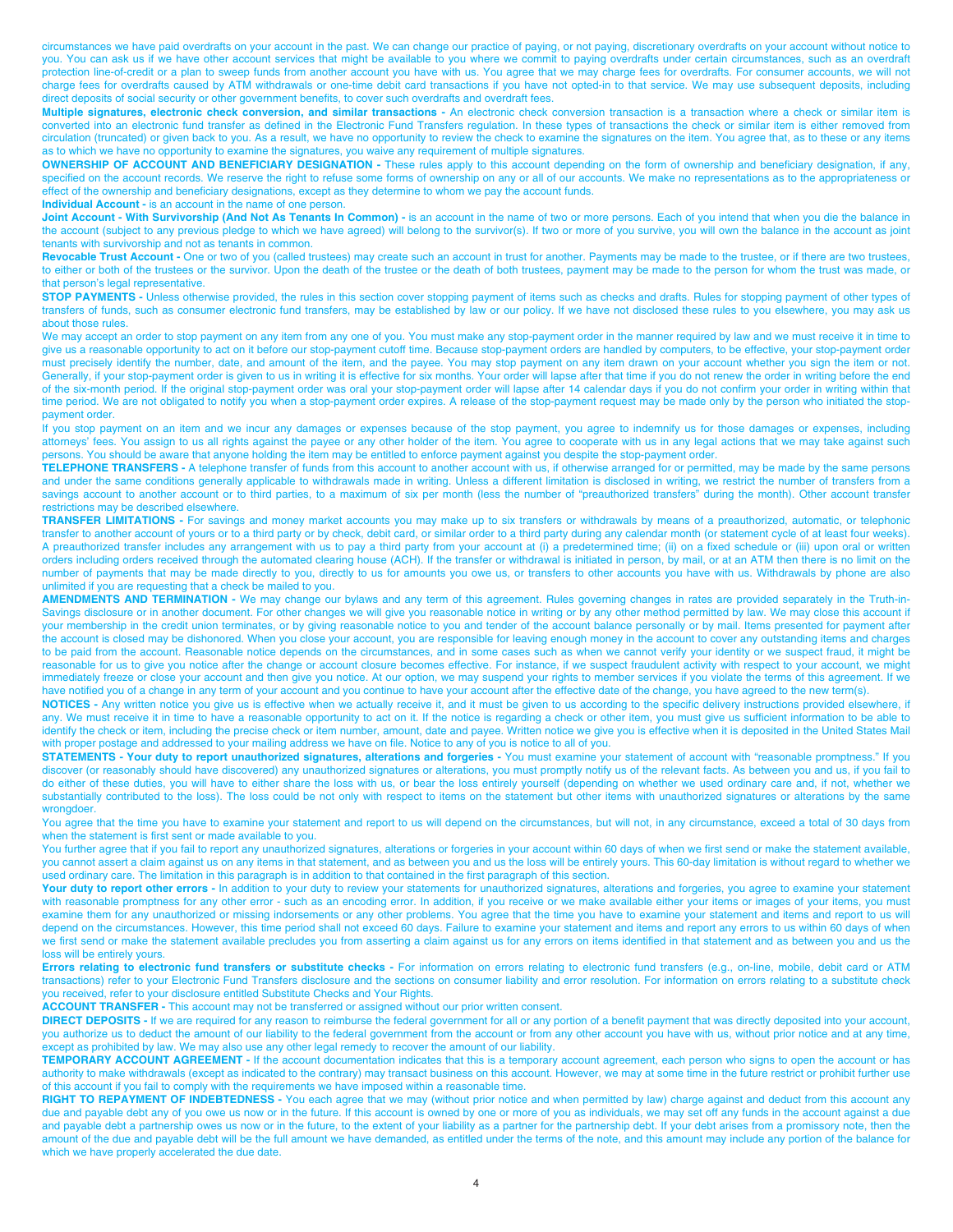In addition to these contract rights, we may also have rights under a "statutory lien." A "lien" on property is a creditor's right to obtain ownership of the property in the event a debtor defaults on a debt. A "statutory lien" is one created by federal or state statute. If federal or state law provides us with a statutory lien, then we are authorized to apply, without prior notice, your shares and dividends to any debt you owe us, in accord with the statutory lien.

Neither our contract rights nor rights under a statutory lien apply to this account if prohibited by law. For example, neither our contract rights nor rights under a statutory lien apply to this account if: (a) it is an Individual Retirement Account or similar tax-deferred account, or (b) the debt is created by a consumer credit transaction under a credit card plan (but this does not affect our rights under any consensual security interest), or (c) the debtor's right of withdrawal arises only in a representative capacity. We will not be liable for the dishonor of any check or draft when the dishonor occurs because we charge and deduct an amount you owe us from your account. You agree to hold us harmless from any claim arising as a result of our exercise of our right to repayment.

**AUTHORIZED SIGNER (Individual Accounts only) -** A single individual is the owner. The authorized signer is merely designated to conduct transactions on the owner's behalf. The owner does not give up any rights to act on the account, and the authorized signer may not in any manner affect the rights of the owner or beneficiaries, if any, other than by withdrawing funds from the account. The owner is responsible for any transactions of the authorized signer. We undertake no obligation to monitor transactions to determine that they are on the owner's behalf.

The owner may terminate the authorization at any time, and the authorization is automatically terminated by the death of the owner. However, we may continue to honor the transactions of the authorized signer until: (a) we have received written notice or have actual knowledge of the termination of authority, and (b) we have a reasonable opportunity to act on that notice or knowledge. We may refuse to accept the designation of an authorized signer.

**RESTRICTIVE LEGENDS OR INDORSEMENTS -** The automated processing of the large volume of checks we receive prevents us from inspecting or looking for restrictive legends, restrictive indorsements or other special instructions on every check. For this reason, we are not required to honor any restrictive legend or indorsement or other special instruction placed on checks you write unless we have agreed in writing to the restriction or instruction. Unless we have agreed in writing, we are not responsible for any losses, claims, damages, or expenses that result from your placement of these restrictions or instructions on your checks. Examples of restrictive legends placed on checks are "must be presented within 90 days" or "not valid for more than \$1,000.00." The payee's signature accompanied by the words "for deposit only" is an example of a restrictive indorsement.

**FACSIMILE SIGNATURES -** Unless you make advance arrangements with us, we have no obligation to honor facsimile signatures on your checks or other orders. If we do agree to honor items containing facsimile signatures, you authorize us, at any time, to charge you for all checks, drafts, or other orders, for the payment of money, that are drawn on us. You give us this authority regardless of by whom or by what means the facsimile signature(s) may have been affixed so long as they resemble the facsimile signature specimen filed with us, and contain the required number of signatures for this purpose. You must notify us at once if you suspect that your facsimile signature is being or has been misused.

**PLEDGES -** Each owner of this account may pledge all or any part of the funds in it for any purpose to which we agree. Any pledge of this account must first be satisfied before the rights of any surviving account owner or account beneficiary become effective. For example, if an account has two owners and one of the owners pledges the account (i.e., uses it to secure a debt) and then dies, (1) the surviving owner's rights in this account do not take effect until the debt has been satisfied, and (2) the debt may be satisfied with the funds in this account.

**CHECK PROCESSING -** We process items mechanically by relying solely on the information encoded in magnetic ink along the bottom of the items. This means that we do not individually examine all of your items to determine if the item is properly completed, signed and indorsed or to determine if it contains any information other than what is encoded in magnetic ink. You agree that we have exercised ordinary care if our automated processing is consistent with general banking practice, even though we do not inspect each item. Because we do not inspect each item, if you write a check to multiple payees, we can properly pay the check regardless of the number of indorsements unless you notify us in writing that the check requires multiple indorsements. We must receive the notice in time for us to have a reasonable opportunity to act on it, and you must tell us the precise date of the check, amount, check number and payee. We are not responsible for any unauthorized signature or alteration that would not be identified by a reasonable inspection of the item. Using an automated process helps us keep costs down for you and all account holders.

**CHECK CASHING -** We may charge a fee for anyone that does not have an account with us who is cashing a check, draft or other instrument written on your account. We may also require reasonable identification to cash such a check, draft or other instrument. We can decide what identification is reasonable under the circumstances and such identification may be documentary or physical and may include collecting a thumbprint or fingerprint.

**INDORSEMENTS -** We may accept for deposit any item payable to you or your order, even if they are not indorsed by you. We may give cash back to any one of you. We may supply any missing indorsement(s) for any item we accept for deposit or collection, and you warrant that all indorsements are genuine.

DEATH OR INCOMPETENCE - You agree to notify us promptly if any person with a right to withdraw funds from your account(s) dies or is adjudicated (determined by the appropriate official) incompetent. We may continue to honor your checks, items, and instructions until: (a) we know of your death or adjudication of incompetence, and (b) we have had a reasonable opportunity to act on that knowledge. You agree that we may pay or certify checks drawn on or before the date of death or adjudication of incompetence for up to ten (10) days after your death or adjudication of incompetence unless ordered to stop payment by someone claiming an interest in the account.

**FIDUCIARY ACCOUNTS -** Accounts may be opened by a person acting in a fiduciary capacity. A fiduciary is someone who is appointed to act on behalf of and for the benefit of another. We are not responsible for the actions of a fiduciary, including the misuse of funds. This account may be opened and maintained by a person or persons named as a trustee under a written trust agreement, or as executors, administrators, or conservators under court orders. You understand that by merely opening such an account, we are not acting in the capacity of a trustee in connection with the trust nor do we undertake any obligation to monitor or enforce the terms of the trust or letters.

**CREDIT VERIFICATION -** You agree that we may verify credit and employment history by any necessary means, including preparation of a credit report by a credit reporting agency.

LEGAL ACTIONS AFFECTING YOUR ACCOUNT - If we are served with a subpoena, restraining order, writ of attachment or execution, levy, garnishment, search warrant, or similar order relating to your account (termed "legal action" in this section), we will comply with that legal action. Or, in our discretion, we may freeze the assets in the account and not allow any payments out of the account until a final court determination regarding the legal action. We may do these things even if the legal action involves less than all of you. In these cases, we will not have any liability to you if there are insufficient funds to pay your items because we have withdrawn funds from your account or in any way restricted access to your funds in accordance with the legal action. Any fees or expenses we incur in responding to any legal action (including, without limitation, attorneys' fees and our internal expenses) may be charged against your account. The list of fees applicable to your account(s) provided elsewhere may specify additional fees that we may charge for certain legal actions.

SECURITY - It is your responsibility to protect the account number(s) and access device(s) (e.g., an ATM card, point-of-sale card and/or PIN) for your account(s). Do not discuss, compare, or share information about your account number(s) or access device(s) with anyone unless you are willing to give them full use of your money. Checks and electronic withdrawals are processed by automated methods, and anyone who obtains your account number or access device could use it to withdraw money from your account, with or without your permission.

Except for consumer electronic fund transfers subject to Regulation E, you agree that if we offer you services appropriate for your account to help identify and limit fraud or other unauthorized transactions against your account, such as positive pay or commercially reasonable security procedures, and you reject those services, you will be responsible for any fraudulent or unauthorized transactions which could have been prevented by the services we offered, unless we acted in bad faith or to the extent our negligence contributed to the loss.

**Account numbers -** Thieves can encode your account number on a check which looks and functions like an authorized check and can be used to withdraw money from your account. Your account number can also be used to issue a "remotely created check." Like a typical check, a remotely created check (sometimes called a telecheck, preauthorized draft or demand draft) is a draft or check that can be used to withdraw money from your account. Unlike a typical check or draft, however, a remotely created check is not issued by the paying bank and does not contain the signature of the account owner (or a signature purported to be the signature of the account owner). If you have truly authorized the remotely created check (to purchase a service or merchandise, for example), it is properly payable. But it can be risky to authorize a remotely created check. A swindler could issue a remotely created check in an amount greater than you authorized, or issue additional remotely created checks that you have not authorized. We will not know if the withdrawal is unauthorized or in an amount greater than the amount you have authorized. Payment can be made from your account even though you did not contact us directly and order the payment.

**Access devices -** If you furnish your access device and grant actual authority to make transfers to someone who then exceeds that authority, you will be liable for the transfers unless we have been notified that transfers by that person are no longer authorized. Please review the additional information you have received or will receive regarding transfers by access device.

**Blank checks -** You must also take precaution in safeguarding your blank checks. Notify us at once if you think your blank checks have been lost or stolen. As between you and us, if you are negligent in safeguarding your checks, you must bear the loss entirely yourself, or share the loss with us if we failed to use ordinary care which substantially contributes to the loss.

**TELEPHONIC INSTRUCTIONS -** Unless required by law or we have agreed otherwise in writing, we are not required to act upon instructions you give us via facsimile transmission or leave by voice mail or on a telephone answering machine.

**MONITORING AND RECORDING TELEPHONE CALLS AND CONSENT TO RECEIVE COMMUNICATIONS -** Subject to federal and state law, we may monitor or record phone calls for security reasons, to maintain a record and to ensure that you receive courteous and efficient service. You consent in advance to any such recording.

To provide you with the best possible service in our ongoing business relationship for your account we may need to contact you about your account from time to time by telephone, text messaging or email. However, we first obtain your consent to contact you about your account in compliance with applicable consumer protection provisions in the federal Telephone Consumer Protection Act of 1991 (TCPA), CAN-SPAM Act and their related federal regulations and orders issued by the Federal Communications Commission (FCC).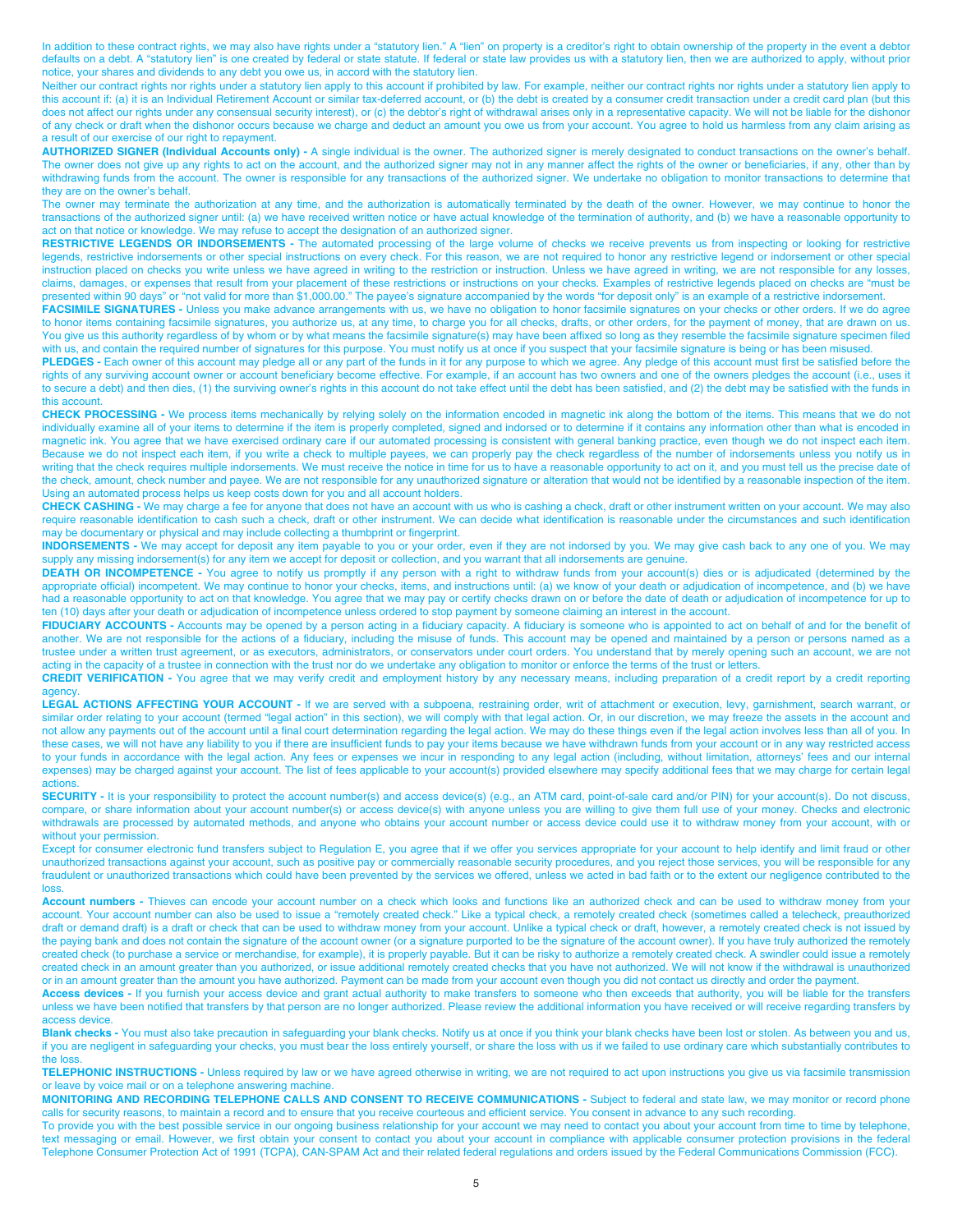- Your consent is limited to your account, and as authorized by applicable law and regulations.
- Your consent is voluntary and not conditioned on the purchase of any product or service from us.

With the above understandings, you authorize us to contact you regarding your account throughout its existence using any telephone numbers or email addresses that you have previously provided to us by virtue of an existing business relationship or that you may subsequently provide to us.

This consent is regardless of whether the number we use to contact you is assigned to a landline, a paging service, a cellular wireless service, a specialized mobile radio service, other radio common carrier service or any other service for which you may be charged for the call. You further authorize us to contact you through the use of voice, voice mail and text messaging, including the use of pre-recorded or artificial voice messages and an automated dialing device.

If necessary, you may change or remove any of the telephone numbers or email addresses at any time using any reasonable means to notify us.

**CLAIM OF LOSS -** If you claim a credit or refund because of a forgery, alteration, or any other unauthorized withdrawal, you agree to cooperate with us in the investigation of the loss, including giving us an affidavit containing whatever reasonable information we require concerning your account, the transaction, and the circumstances surrounding the loss. You will notify law enforcement authorities of any criminal act related to the claim of lost, missing, or stolen checks or unauthorized withdrawals. We will have a reasonable period of time to investigate the facts and circumstances surrounding any claim of loss. Unless we have acted in bad faith, we will not be liable for special or consequential damages, including loss of profits or opportunity, or for attorneys' fees incurred by you.

You agree that you will not waive any rights you have to recover your loss against anyone who is obligated to repay, insure, or otherwise reimburse you for your loss. You will pursue your rights or, at our option, assign them to us so that we may pursue them. Our liability will be reduced by the amount you recover or are entitled to recover from these other sources.

**EARLY WITHDRAWAL PENALTIES (and involuntary withdrawals) -** We may impose early withdrawal penalties on a withdrawal from a time account even if you don't initiate the withdrawal. For instance, the early withdrawal penalty may be imposed if the withdrawal is caused by our setoff against funds in the account or as a result of an attachment or other legal process. We may close your account and impose the early withdrawal penalty on the entire account balance in the event of a partial early withdrawal. See your notice of penalty for early withdrawals for additional information.

**ADDRESS OR NAME CHANGES -** You are responsible for notifying us of any change in your address or your name. Unless we agree otherwise, change of address or name must be made in writing or through online banking. Informing us of your address or name change on a check reorder form is not sufficient. We will attempt to communicate with you only by use of the most recent address you have provided to us. If provided elsewhere, we may impose a service fee if we attempt to locate you.

**RESOLVING ACCOUNT DISPUTES -** We may place an administrative hold on the funds in your account (refuse payment or withdrawal of the funds) if it becomes subject to a claim adverse to (1) your own interest; (2) others claiming an interest as survivors or beneficiaries of your account; or (3) a claim arising by operation of law. The hold may be placed for such period of time as we believe reasonably necessary to allow a legal proceeding to determine the merits of the claim or until we receive evidence satisfactory to us that the dispute has been resolved. We will not be liable for any items that are dishonored as a consequence of placing a hold on funds in your account for these reasons.

**WAIVER OF NOTICES -** To the extent permitted by law, you waive any notice of non-payment, dishonor or protest regarding any items credited to or charged against your account. For example, if you deposit a check and it is returned unpaid or we receive a notice of nonpayment, we do not have to notify you unless required by federal Regulation CC or other law.

ACH AND WIRE TRANSFERS - This agreement is subject to Article 4A of the Uniform Commercial Code - Fund Transfers as adopted in the state in which you have your account with us. If you originate a fund transfer and you identify by name and number a beneficiary financial institution, an intermediary financial institution or a beneficiary, we and every receiving or beneficiary financial institution may rely on the identifying number to make payment. We may rely on the number even if it identifies a financial institution, person or account other than the one named. You agree to be bound by automated clearing house association rules. These rules provide, among other things, that payments made to you, or originated by you, are provisional until final settlement is made through a Federal Reserve Bank or payment is otherwise made as provided in Article 4A-403(a) of the Uniform Commercial Code. If we do not receive such payment, we are entitled to a refund from you in the amount credited to your account and the party originating such payment will not be considered to have paid the amount so credited. Credit entries may be made by ACH. If we receive a payment order to credit an account you have with us by wire or ACH, we are not required to give you any notice of the payment order or credit.

POWER OF ATTORNEY - You may wish to appoint an agent to conduct transactions on your behalf. (We, however, have no duty or agreement whatsoever to monitor or insure that the acts of the agent are for your benefit.) This may be done by allowing your agent to sign in that capacity on the signature card or by separate form, such as a power of attorney. A power of attorney continues until your death or the death of the person given the power. If the power of attorney is not "durable," it is revoked when you become incompetent. We may continue to honor the transactions of the agent until: (a) we have received written notice or have actual knowledge of the termination of the authority or the death of an owner, and (b) we have had a reasonable opportunity to act on that notice or knowledge. You agree not to hold us responsible for any loss or damage you may incur as a result of our following instructions given by an agent acting under a valid power of attorney.

**STALE-DATED CHECKS -** We are not obligated to, but may at our option, pay a check, other than a certified check, presented for payment more than six months after its date. If you do not want us to pay a stale-dated check, you must place a stop-payment order on the check in the manner we have described elsewhere.

**NCUA INSURANCE -** Funds in your account(s) with us are insured by the National Credit Union Administration (NCUA) and backed by the full faith and credit of the United States. The amount of insurance coverage you have depends on the number of accounts you have with us that are of different "ownership." An individual account is one unique form of "ownership"; a joint account, a pay-on-death account, and a self directed qualified retirement account (e.g., an IRA) are examples of some of the others. Share insurance for a person's self directed qualified retirement account is up to \$250,000. (An IRA is a self directed qualified retirement account as is any account where the owner decides where and how to invest the balance.) Funds are insured to \$250,000 per depositor for the total of funds combined in all of your other insured accounts with us. If you want a more detailed explanation or additional information, you may ask us or contact the NCUA. You can also visit the NCUA website at www.ncua.gov and click on the Share Insurance link. The link includes detailed contact information as well as a share insurance estimator.

**UNCLAIMED PROPERTY -** The law establishes procedures under which unclaimed property must be surrendered to the state. (We may have our own rules regarding dormant accounts, and if we charge a fee for dormant accounts it will be disclosed to you elsewhere.) Generally, the funds in your account are considered unclaimed if you have not had any activity or communication with us regarding your account over a period of years. Ask us if you want further information about the period of time or type of activity that will prevent your account from being unclaimed. If your funds are surrendered to the state, you may be able to reclaim them, but your claim must be presented to the state. Once your funds are surrendered, we no longer have any liability or responsibility with respect to the funds.

**UTMA ACCOUNTS -** Under the Uniform Transfers to Minors Act, the funds in the account are owned by the child who has unconditional use of the account when he or she reaches the age of majority. Before that time, the account may be accessed only by the custodian (or successor custodian), and the funds must be used for the benefit of the child. We, however, have no duty or agreement whatsoever to monitor or insure that the acts of the custodian (or successor custodian) are for the child's benefit. We are not responsible to monitor age or eligibility for an UTMA account, even though our records may include the minor's date of birth. It is the custodian's responsibility to properly distribute the funds in the account upon the minor's death or attainment of the age of majority. For this type of account, the child's SSN/TIN is used for the Backup Withholding **Certification** 

**CASH TRANSACTION REPORTING -** To help law enforcement agencies detect illegal activities, the law requires all financial institutions to gather and report information on some types of cash transactions. If the information we need to complete the report is not provided, we are required to refuse to handle the transaction. If you have any questions regarding these rules, please contact your local Internal Revenue Service office.

**BACKUP WITHHOLDING/TIN CERTIFICATION -** Federal tax law requires us to report interest payments we make to you of \$10 or more in a year, and to include your taxpayer identification number (TIN) on the report. Interest includes dividends, interest and bonus payments for purposes of this rule. Therefore, we require you to provide us with your TIN and to certify that it is correct. The TIN is either a social security number (SSN) or an employer identification number (EIN). For most organization or business accounts other than sole proprietorships, the appropriate TIN is the EIN of the organization or business entity. For sole proprietorships, either the SSN or the EIN is appropriate. However, we must supply the IRS with both the individual owner's name and the business name of the sole proprietorship. The appropriate TINs for various other types of accounts are: Account type - TIN

Individual - SSN of the individual.

Joint Account - SSN of the owner named first on the account.

Uniform Gift/Transfer to Minor - SSN of the minor.

Informal (Revocable) Trust - SSN of the owner.

In some circumstances, federal law requires us to withhold and pay to the IRS a percentage of the interest that is earned on funds in your accounts. This is known as backup withholding. We will not have to withhold interest payments when you open your account if you certify your TIN and certify that you are not subject to backup withholding due to underreporting of interest. We may subsequently be required to begin backup withholding if the IRS informs us that you supplied an incorrect TIN or that you underreported your interest income. If you do not have a TIN, we may defer backup withholding if you certify that you do not have a TIN but have applied for one. However, we must begin backup withholding if you do not supply us with a certified TIN within 60 days. If you do not have a TIN because you are a foreign person (either an individual who is a nonresident alien or a foreign organization) you must certify your foreign status. If you are an exempt payee (receiver of interest payments), you do not need to certify your TIN, but you will have to certify your exempt status and supply us with your TIN. The most common exempt payees are corporations, organizations exempt from tax under Section 501(a), and an individual retirement plan or a custodial account under Section 403(b)(7). If you do not supply us with the appropriate TIN, we may refuse to open your account.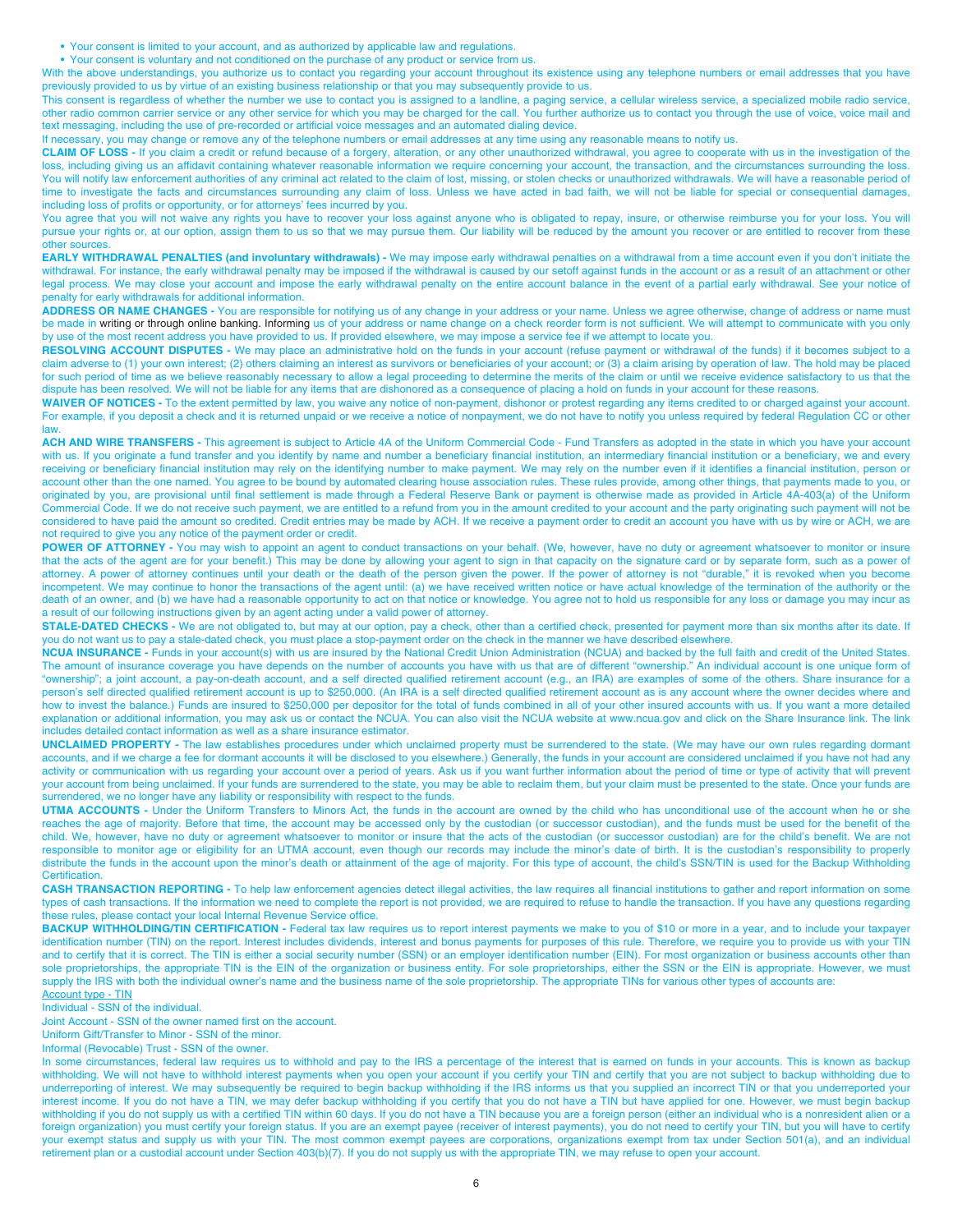**LOST, DESTROYED, OR STOLEN CERTIFIED, CASHIER'S, OR TELLER'S CHECKS -** Under some circumstances you may be able to assert a claim for the amount of a lost, destroyed, or stolen certified, cashier's or teller's check. To assert the claim: (a) you must be the remitter (or drawer of a certified check) or payee of the check, (b) we must receive notice from you describing the check with reasonable certainty and asking for payment of the amount of the check, (c) we must receive the notice in time for us to have a reasonable opportunity to act on it, and (d) you must give us a declaration (in a form we require) of your loss with respect to the check. You can ask us for a declaration form. Even if all of these conditions are met, your claim may not be immediately enforceable. We may pay the check until the ninetieth day after the date of the check (or date of acceptance of a certified check). Therefore, your claim is not enforceable until the ninetieth day after the date of the check or date of acceptance, and the conditions listed above have been met. If we have not already paid the check, on the day your claim is enforceable we become obligated to pay you the amount of the check. We will pay you in cash or issue another certified check.

At our option, we may pay you the amount of the check before your claim becomes enforceable. However, we will require you to agree to indemnify us for any losses we might suffer. This means that if the check is presented after we pay your claim, and we pay the check, you are responsible to cover our losses. We may require you to provide a surety bond to assure that you can pay us if we suffer a loss.

**CHANGING ACCOUNT PRODUCTS -** We may change your account to another product offered by us at any time by giving you notice that your account will be changed to another product on a specified date. If your account is a time account, the change will not occur before the next maturity date of your account. If you do not close your account before the date specified in the notice, we may change your account to that other product on the date specified in the notice.

**TRANSACTIONS BY MAIL -** You may deposit checks by mail. You should indorse the check being sent through the mail with the words "For Deposit Only" and should include your correct account number underneath to ensure the check is credited to the correct account. You should use the pre-encoded checking deposit slips found behind your checks in your checkbook. If you do not use your deposit slip or provide us with instructions indicating how or where the check should be credited, we may apply it to any account or any loan balance you have with us or we may return the check to you. Receipts for such transactions will be mailed to you only if a self-addressed stamped envelope is provided. Following your deposit, examine your statement carefully or call us to ensure that we received the item. Do not send cash through the mail for deposit.

**CHECK STORAGE AND COPIES -** You agree that you will not receive your canceled checks. We will store your canceled checks or copies of them for a reasonable retention period. You may request copies from us in the manner we require.

**TRUNCATION, SUBSTITUTE CHECKS, AND OTHER CHECK IMAGES -** If you truncate an original check and create a substitute check, or other paper or electronic image of the original check, you warrant that no one will be asked to make payment on the original check, a substitute check or any other electronic or paper image, if the payment obligation relating to the original check has already been paid. You also warrant that any substitute check you create conforms to the legal requirements and generally accepted specifications for substitute checks. You agree to retain the original check in conformance with our internal policy for retaining original checks. You agree to indemnify us for any loss we may incur as a result of any truncated check transaction you initiate. We can refuse to accept substitute checks that have not previously been warranted by a bank or other financial institution in conformance with the Check 21 Act. Unless specifically stated in a separate agreement between you and us, we do not have to accept any other electronic or paper image of an original check

REMOTELY CREATED CHECKS - Like any standard check or draft, a remotely created check (sometimes called a telecheck, preauthorized draft or demand draft) is a check or draft that can be used to withdraw money from an account. Unlike a typical check or draft, however, a remotely created check is not issued by the paying bank and does not contain the signature of the account owner (or a signature purported to be the signature of the account owner). In place of a signature, the check usually has a statement that the owner authorized the check or has the owner's name typed or printed on the signature line.

You warrant and agree to the following for every remotely created check we receive from you for deposit or collection: (1) you have received express and verifiable authorization to create the check in the amount and to the payee that appears on the check; (2) you will maintain proof of the authorization for at least 2 years from the date of the authorization, and supply us the proof if we ask; and (3) if a check is returned you owe us the amount of the check, regardless of when the check is returned. We may take funds from your account to pay the amount you owe us, and if there are insufficient funds in your account, you still owe us the remaining balance.

**UNLAWFUL INTERNET GAMBLING NOTICE -** Restricted transactions as defined in Federal Reserve Regulation GG are prohibited from being processed through this account or relationship. Restricted transactions generally include, but are not limited to, those in which credit, electronic fund transfers, checks, or drafts are knowingly accepted by gambling businesses in connection with the participation by others in unlawful Internet gambling.

**INTERNATIONAL ACH TRANSACTIONS -** Financial institutions are required by law to scrutinize or verify any international ACH transaction (IAT) that they receive against the Specially Designated Nationals (SDN) list of the Office of Foreign Assets Control (OFAC). This action may, from time to time, cause us to temporarily suspend processing of an IAT and potentially affect the settlement and/or availability of such payments.

# ————————————— **NOTICE OF NEGATIVE INFORMATION**

Federal law requires us to provide the following notice to members before any "negative information" may be furnished to a nationwide consumer reporting agency. "Negative information" includes information concerning delinquencies, overdrafts or any form of default. This notice does not mean that we will be reporting such information about you, only that we may report such information about members that have not done what they are required to do under our agreement.

After providing this notice, additional negative information may be submitted without providing another notice.

We may report information about your account to credit bureaus. Late payments, missed payments or other defaults on your account may be reflected in your credit **report.** —————————————

# **ELECTRONIC FUND TRANSFERS YOUR RIGHTS AND RESPONSIBILITIES**

The following are types of Electronic Fund Transfers we are capable of handling, some of which may not apply to your account: electronic fund transfers initiated by third parties, MemberLine telephone transfers, ATM transfers, MasterMoney debit card point-of-sale transactions, computer online banking transfers, mobile banking transfers, mobile benking transfers, mobile remote deposit capture, and online account opening. Please read this disclosure carefully because it tells you your rights and obligations for the transactions listed. You should keep this notice for future reference.

**Electronic Fund Transfers Initiated By Third Parties.** You may authorize a third party to initiate electronic fund transfers between your account and the third party's account. These transfers to make or receive payment may be one-time occurrences or may recur as directed by you. These transfers may use the Automated Clearing House (ACH) or other payments network. Your authorization to the third party to make these transfers can occur in a number of ways. For example, your authorization to convert a check or draft to an electronic fund transfer or to electronically pay a returned check or draft charge can occur when a merchant provides you with notice and you go forward with the transaction (typically, at the point of purchase, a merchant will post a sign and print the notice on a receipt). In all cases, these third party transfers will require you to provide the third party with your account number and credit union information. This information can be found on your check or draft as well as on a deposit or withdrawal slip. Thus, you should only provide your credit union and account information (whether over the phone, the Internet, or via some other method) to trusted third parties whom you have authorized to initiate these electronic fund transfers. Examples of these transfers include, but are not limited to:

- **Preauthorized credits.** You may make arrangements for certain direct deposits to be accepted into your NOW, share savings, or money market account(s).
- **Preauthorized payments.** You may make arrangements to pay certain recurring bills from your NOW, share savings, or money market account(s).
- **Electronic check or draft conversion.** You may authorize a merchant or other payee to make a one-time electronic payment from your checking or share draft account using information from your check or draft to pay for purchases or pay bills.
- **Electronic returned check or draft charge.** You may authorize a merchant or other payee to initiate an electronic funds transfer to collect a charge in the event a check or draft is returned for insufficient funds.

**MemberLine Telephone Transfers - types of transfers -** You may access your account by telephone 24 hours a day at (800) 452-4549 using your personal identification number, a touch tone phone, and your account numbers, to:

- **•** transfer funds from NOW to NOW, share savings, or money market
- **•** transfer funds from share savings to NOW, share savings, or money market
- **•** transfer funds from line of credit to NOW or share savings
- **•** make payments from NOW or share savings to loan accounts with us
- **•** get information about:
- the account balance of all deposit and loan accounts<br>- deposits to NOW or share savings accounts
- **-** deposits to NOW or share savings accounts
- **-** withdrawals from NOW or share savings accounts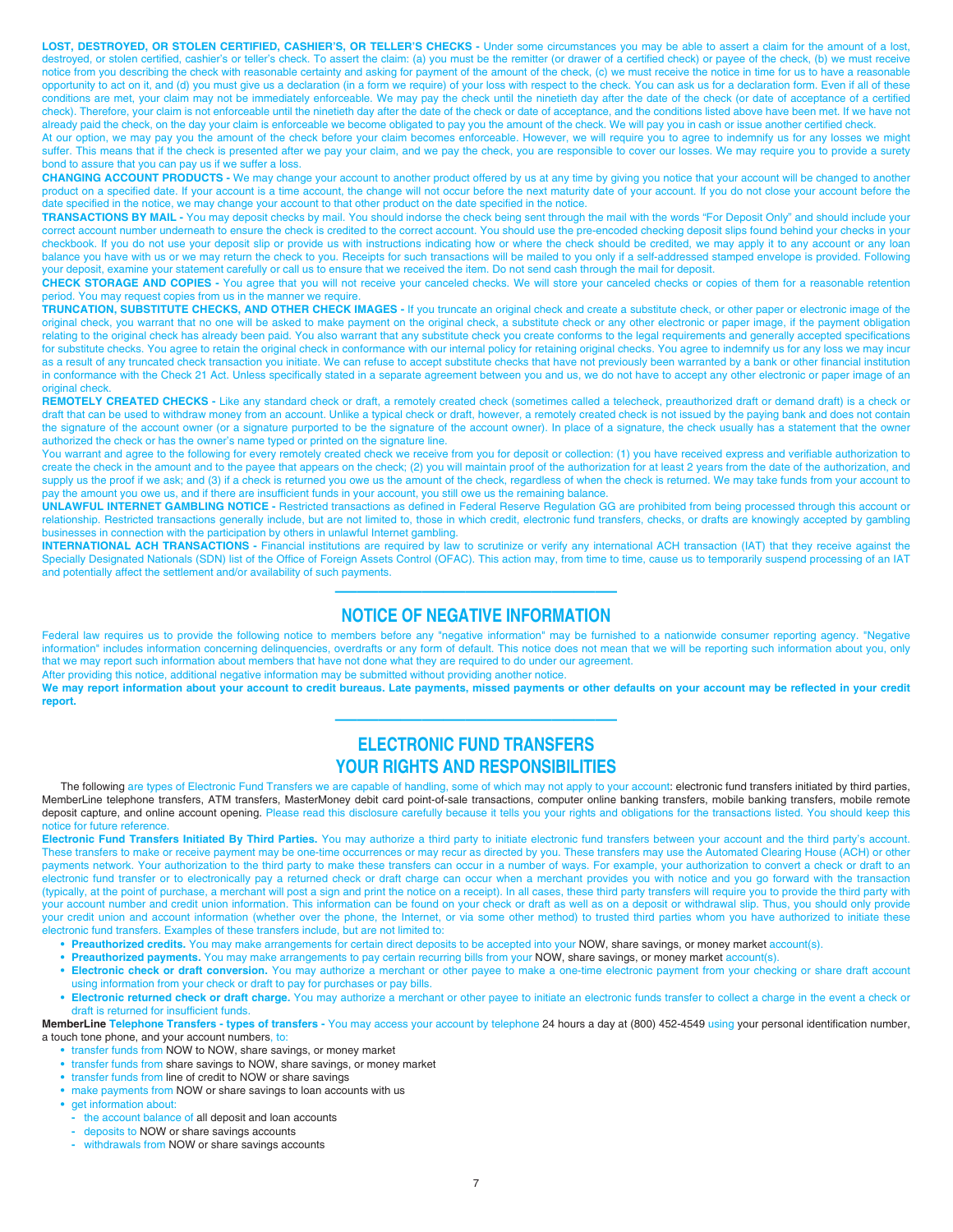### **Mobile Banking Transfers - types of transfers -** You may access your account by mobile banking using your mobile device and online banking credentials, to:

- **•** transfer funds from NOW to NOW, share savings, or money market
- **•** transfer funds from share savings to NOW, share savings, or money market
- **•** transfer funds from line of credit to NOW or share savings
- **•** make payments from NOW or share savings to loan accounts with us
- **•** make payments from NOW to third parties (through Bill Payer service)
- make deposits to your NOW or share savings accounts using your mobile device (Refer to Mobile Remote Deposit Capture Services Disclosure and Agreement for Terms and Conditions)
- **•** get information about:
	- **-** the account balance of all deposit and loan accounts
	- **-** deposits to NOW or share savings accounts
	- **-** withdrawals from NOW or share savings accounts

**ATM Transfers - NYCE, SUM, Allpoint and Cirrus Networks - types of transfers and dollar limitations -** You may access your account(s) by ATM using your ATM card and personal identification number (PIN) or MasterMoney™ Debit Card and personal identification number (PIN), to:

- **•** make deposits to NOW or share savings account(s)
- **•** get cash withdrawals from NOW or share savings account(s)
- **-** you may withdraw no more than \$500.00 per day per card
- **•** transfer funds from share savings to NOW account(s)
- **•** transfer funds from NOW to share savings account(s)
- **•** get information about:
- **-** the account balance of your NOW or share savings account(s)
- **•** purchase postage stamps

Some of these services may not be available at all terminals.

**Types of MasterMoney™ Debit Card Point-of-Sale Transactions -** You may access your NOW account(s) to purchase goods (in person, online, or by phone), pay for services (in person, online, or by phone), get cash from a merchant, if the merchant permits, or from a participating financial institution, and do anything that a participating merchant will accept.

## **Point-of-Sale Transactions - dollar limitations -** Using your card:

**•** you may not exceed \$2,500.00 in transactions per day per card

Currency Conversion. If you effect a transaction with your MasterMoney™ Debit Card in a currency other than US Dollars, Mastercard® will convert the charge into a US Dollar amount. The Mastercard currency conversion procedure includes use of either a government-mandated exchange rate, or a wholesale exchange rate selected by Mastercard. The exchange rate Mastercard uses will be a rate in effect on the day the transaction is processed. This rate may differ from the rate in effect on the date of purchase or the date the transaction was posted to your account.

Advisory Against Illegal Use. You agree not to use your card(s) for illegal gambling or other illegal purpose. Display of a payment card logo by, for example, an online merchant does not necessarily mean that transactions are lawful in all jurisdictions in which the cardholder may be located.

**Computer Online Banking Transfers - types of transfers -** You may access your account(s) by computer through the internet by logging onto our website at www.freedom.coop to: **•** transfer funds from NOW to NOW, share savings, money market, or club accounts

- **•** transfer funds from share savings to NOW, share savings, money market, or club accounts
- **•** transfer funds from line of credit to NOW or share savings
- **•** make payments from NOW or share savings to loan account(s) with us
- **•** make payments from NOW to third parties (through Bill Payer service)
- **•** get information about:
- **-** the account balance of NOW or share savings account(s)
- **-** deposits to NOW or share savings accounts
- **-** withdrawals from NOW or share savings accounts

## **•** We do not charge for direct deposits to any type of account.

- **•** We do not charge for preauthorized payments from any type of account.
- Except as indicated elsewhere, we do not charge for these electronic fund transfers.
- **ATM Operator/Network Fees.** When you use an ATM not owned by us, you may be charged a fee by the ATM operator or any network used (and you may be charged a fee for a balance inquiry even if you do not complete a fund transfer).

**FEES** 

## **DOCUMENTATION**

- **Terminal transfers.** You can get a receipt at the time you make a transfer to or from your account using an automated teller machine or point-of-sale terminal. However, you may not get a receipt if the amount of the transfer is \$15 or less.
- **Preauthorized credits.** If you have arranged to have direct deposits made to your account at least once every 60 days from the same person or company, you can call us at (413) 739-6961 to find out whether or not the deposit has been made.

**• Periodic statements.** You will get a monthly account statement from us for your NOW, share savings, or money market accounts.

## **PREAUTHORIZED PAYMENTS**

**• Right to stop payment and procedure for doing so.** If you have told us in advance to make regular payments out of your account, you can stop any of these payments. Here is how:

Call or write us at the telephone number or address listed in this disclosure in time for us to receive your request 3 business days or more before the payment is scheduled to be made. If you call, we may also require you to put your request in writing and get it to us within 14 days after you call.

- Please refer to our separate fee schedule for the amount we will charge you for each stop-payment order you give.
- Notice of varying amounts. If these regular payments may vary in amount, the person you are going to pay will tell you, 10 days before each payment, when it will be made and how much it will be. (You may choose instead to get this notice only when the payment would differ by more than a certain amount from the previous payment, or when the amount would fall outside certain limits that you set.)
- **Liability for failure to stop payment of preauthorized transfer.** If you order us to stop one of these payments 3 business days or more before the transfer is scheduled, and we do not do so, we will be liable for your losses or damage

## **FINANCIAL INSTITUTION'S LIABILITY**

Liability for failure to make transfers. If we do not complete a transfer to or from your account on time or in the correct amount according to our agreement with you, we will be liable for your losses or damages. However, there are some exceptions. We will not be liable, for instance:

- (1) If, through no fault of ours, you do not have enough money in your account to make the transfer.
- (2) If you have an overdraft line and the transfer would go over the credit limit.
- (3) If the automated teller machine where you are making the transfer does not have enough cash.
- (4) If the terminal or system was not working properly and you knew about the breakdown when you started the transfer.
- (5) If circumstances beyond our control (such as fire or flood) prevent the transfer, despite reasonable precautions that we have taken.
- (6) There may be other exceptions stated in our agreement with you.

## **CONFIDENTIALITY**

## We will disclose information to third parties about your account or the transfers you make:

- (1) where it is necessary for completing transfers; or
- (2) in order to verify the existence and condition of your account for a third party, such as a credit bureau or merchant; or
- (3) in order to comply with government agency or court orders; or
- (4) by your written authorization which shall automatically expire 45 days after our receipt of your authorization.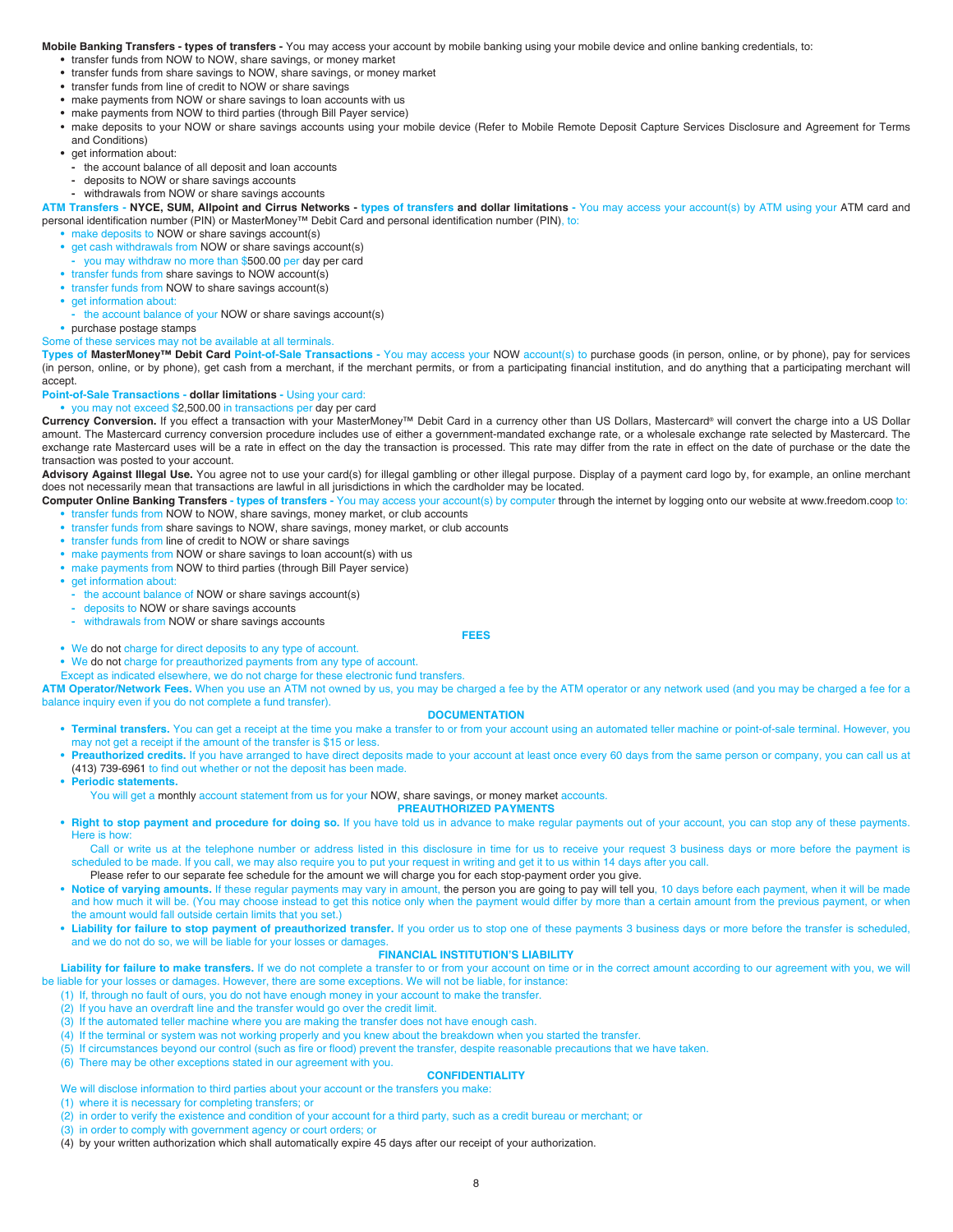#### **UNAUTHORIZED TRANSFERS**

## **(a) Consumer liability.**

• Generally. Tell us AT ONCE if you believe your card and/or code has been lost or stolen, or if you believe that an electronic fund transfer has been made without your permission using information from your check or draft. Telephoning is the best way of keeping your possible losses down. You could lose up to \$50 if someone used your card and/or code without your permission.

Also, if your statement shows transfers that you did not make, including those made by card, code or other means, tell us at once. If you do not tell us within 60 days after the statement was mailed to you, you may not get back the money you lost (up to \$50) after the 60 days if we can prove that we could have stopped someone from taking the money if you had told us in time.

If a good reason (such as a long trip or a hospital stay) kept you from telling us, we will extend the time period.

**•** Additional Limits on Liability for MasterMoney™ Debit Card. You will not be liable for any unauthorized transactions using your MasterMoney™ Debit Card if: (i) you can demonstrate that you have exercised reasonable care in safeguarding your card from the risk of loss or theft, and (ii) upon becoming aware of a loss or theft, you promptly report the loss or theft to us. Mastercard is a registered trademark, and the circles design is a trademark of Mastercard International Incorporated.

**(b) Contact in event of unauthorized transfer.** If you believe your card and/or code has been lost or stolen, call or write us at the telephone number or address listed in this disclosure. You should also call the number or write to the address listed in this disclosure if you believe a transfer has been made using the information from your check or draft without your permission.

## **ERROR RESOLUTION NOTICE**

In Case of Errors or Questions About Your Electronic Transfers, Call or Write us at the telephone number or address listed in this disclosure, as soon as you can, if you think your statement or receipt is wrong or if you need more information about a transfer listed on the statement or receipt. We must hear from you no later than 60 days after we sent the FIRST statement on which the problem or error appeared.

- (1) Tell us your name and account number (if any).
- (2) Describe the error or the transfer you are unsure about, and explain as clearly as you can why you believe it is an error or why you need more information.

(3) Tell us the dollar amount of the suspected error.

If you tell us orally, we may require that you send us your complaint or question in writing within 10 business days.

We will determine whether an error occurred within 10 business days (20 business days if the transfer involved a new account) after we hear from you and will correct any error promptly. If we need more time, however, we may take up to 45 days (90 days if the transfer involved a new account, a point-of-sale transaction, or a foreign-initiated transfer) to investigate your complaint or question. If we decide to do this, we will provide your account with provisional credit within the 10 business days (20 business days if the transfer involved a new account) for the amount of the error that is under investigation, so that you will have the use of these funds during the time it takes us to complete our investigation. If we ask you to put your complaint or question in writing and we do not receive it within 10 business days, we may not credit your account. Your account is considered a new account for the first 30 days after the first deposit is made, unless each of you already has an established account with us before this account is opened.

We will tell you the results within three business days after completing our investigation. If we decide that there was no error, we will send you a written explanation and withdraw the provisional credit at this time.

You may ask for copies of the documents that we used in our investigation.

FREEDOM CREDIT UNION 1976 MAIN STREET SPRINGFIELD, MASSACHUSETTS 01101 Business Days: Monday through Friday Phone: (413) 739-6961 or (800) 821-0160 MORE DETAILED INFORMATION IS AVAILABLE ON REQUEST

# ————————————— **YOUR ABILITY TO WITHDRAW FUNDS**

This policy statement applies to deposits into all accounts made at a Freedom Credit Union branch or ATM. This policy does not apply to deposits made through a mobile or other electronic device.

Our policy is to make funds from your check deposits available to you on the second business day after the day we receive your deposit, with the first \$225 available on the first business day after the day of your deposit. Electronic direct deposits will be available on the day we receive the deposit. Cash, wire transfers, and some specified check deposits will also be available before the second business day, as detailed below. Once the funds are available, you can withdraw them in cash and we will use the funds to pay checks that you have written.

Please remember that even after we have made funds available to you, and you have withdrawn the funds, you are still responsible for checks you deposit that are returned to us unpaid and for any other problems involving your deposit.

For determining the availability of your deposits, every day is a business day, except Saturdays, Sundays, and federal holidays. If you make a deposit before closing on a business day that we are open, we will consider that day to be the day of your deposit. However, if you make a deposit after closing or on a day we are not open, we will consider that the deposit was made on the next business day we are open. If you make a deposit at a Freedom Credit Union ATM on a business day before 5:30 PM (local time), we will consider that day to be the day of your deposit. If you make a deposit at a Freedom Credit Union ATM on or after 5:30 PM (local time) on a business day or on a day we are not open, we will consider the deposit to be made on the next business day we are open.

**Same-Day Availability**

Funds from the following deposits are available on the day we receive the deposit:

Cash Electronic direct deposits Payroll checks U.S. Treasury checks that are payable to you Wire transfers Checks drawn on Freedom Credit Union State and local government checks that are payable to you Cashier's, certified, and teller's checks that are payable to you

Federal Reserve Bank checks, Federal Home Loan Bank checks, and postal money orders, if these items are payable to you

**Other Check Deposits Subject to Second-Day Availability** 

The first \$225 from a deposit of other checks will be available on the first business day after the day of your deposit. The remaining funds will be available on the second business day after the day of your deposit.

For example, if you deposit a check of \$700 on a Monday, \$225 of the deposit is available on Tuesday. The remaining \$475 is available on Wednesday.

If we cash a check for you that is drawn on another bank, we may withhold the availability of a corresponding amount of funds that are already in your account. Those funds will be available at the time funds from the check we cashed would have been available if you had deposited it.

If we accept for deposit a check that is drawn on another bank, we may make funds from the deposit available for withdrawal immediately but delay your availability to withdraw a corresponding amount of funds that you have on deposit in another account with us. The funds in the other account would then not be available for withdrawal until the time periods that are described elsewhere in this disclosure for the type of check that you deposited.

## **LONGER DELAYS MAY APPLY**

Funds you deposit by check may be delayed for a longer period under the following circumstances:

We believe a check you deposit will not be paid.

You deposit checks totaling more than \$5,525 on any one day.

You redeposit a check that has been returned unpaid.

You have overdrawn your account repeatedly in the last six months.

There is an emergency, such as failure of computer or communications equipment.

We will notify you if we delay your ability to withdraw funds for any of these reasons, and we will tell you when the funds will be available. They will generally be available no later than the seventh business day after the day of your deposit.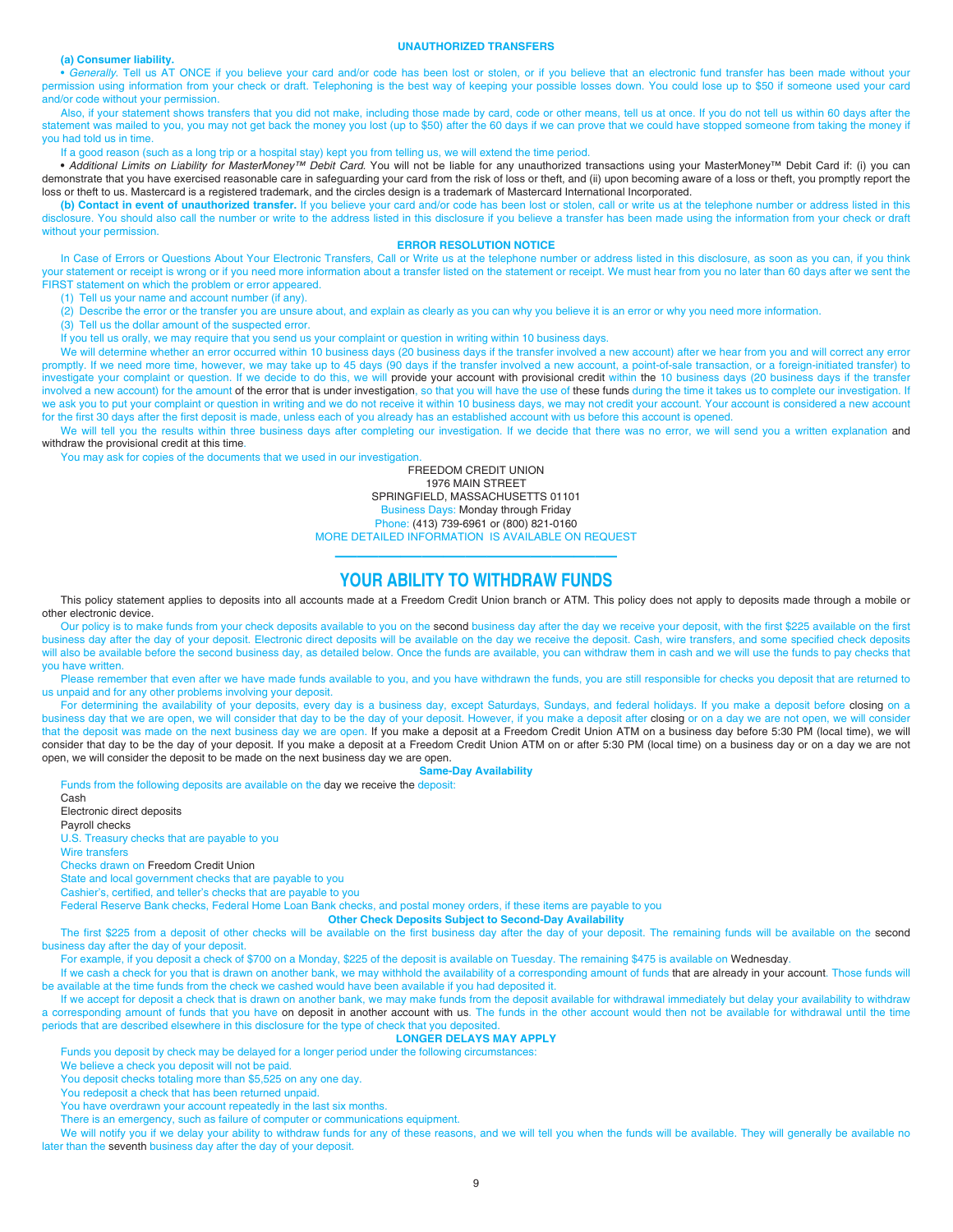#### **SPECIAL RULES FOR NEW ACCOUNTS**

If you are a new member, the following special rules will apply during the first 30 days your account is open.

Funds from cash, wire transfers, and electronic direct deposits to your account will be available on the day we receive the deposit. Funds from the first \$5,525 of a day's total deposits of cashier's, postal money orders, certified, teller's, traveler's, payroll checks, and federal, state and local government checks will be available on the first business day after the day of your deposit if the deposit meets certain conditions. For example, the checks must be payable to you (and you may have to use a special deposit slip). The excess over \$5,525 will be available on the ninth business day after the day of your deposit. If your deposit of these checks (other than a U.S. Treasury check) is not made in person to one of our employees, the first \$5,525 will not be available until the second business day after the day of your deposit.

Funds from all other check deposits will be available on the ninth business day after the day of your deposit.

# **MEMBER PRIVILEGE® OVERDRAFT SERVICE**

—————————————

There are several ways your account can become overdrawn, such as (1) the payment of checks, electronic funds transfers or other withdrawal requests; (2) payments authorized by you (i.e. debit card at point of sale); (3) the return of unpaid items deposited by you; (4) credit union service charges; or (5) the deposit of items which, according to the credit union's Funds Availability Policy, are treated as not yet available.

Member Privilege® is a discretionary overdraft service requiring no action on your part that provides you a safety net up to an automatically assigned overdraft limit. If you are a new member, you may be able to use the overdraft service 60 days after the account is opened.

Your Member Privilege® limit may be available for each item created by checks and other transactions made using your checking account number, such as a teller withdrawal, an automatic payment (ACH) transaction, automatic bill payment, or recurring debit card payment.

If you request us to do so (opt in), we may authorize ATM transfers or withdrawals and everyday debit card purchases by using your available balance and your Member Privilege® limit. Your balance at the time these transactions post will determine the overdraft status and the assessment of fees. Other transactions initiated by you, or a delay in processing authorized transactions by the merchant, may result in previously authorized transactions posting against an insufficient balance. An Insufficient Funds Charge\* will be charged for each ATM or everyday debit card transaction that posts against insufficient funds.

Multiple paid items will result in multiple fees. For example, three paid items in one day will result in three (3) Insufficient Funds Charges\*. To help you manage your account, the total fees you have paid for items (both paid and returned) during the current month and for the year-to-date will be reflected on your monthly checking statement.

While we are not obligated to pay any item presented for payment if your account does not contain enough funds, as long as you maintain your account in "good standing," we may approve your overdraft items within your unused Member Privilege® limit as a non-contractual courtesy. For Member Privilege® consideration, your account is in "good standing" if you (1) make sufficient deposits to bring your account to a positive end-of-day balance at least once every 30 calendar days (including the payment of all credit union fees and charges); (2) avoid excessive overdrafts suggesting the use of Member Privilege ® as a continuing line of credit; and (3) have no legal orders, levies or liens against your account.

In the normal course of business, we generally pay electronic transactions first and then checks low to high dollar amount, per the credit union's policy; however, checks are often converted to electronic transactions which may post to your account more quickly, affecting the order in which they post. In addition, we post incoming transactions in real time, so checks and other debits to your account may post before deposits and other credits. If there are insufficient funds in your account at the time a transaction posts, you will be charged for each item paid. We reserve the right to change the order of payment without notice to you if we suspect fraud or possible illegal activity affecting your account. Also, the order we pay your items may create multiple overdraft items during a single banking day and you will be charged our Insufficient Funds Charge\* for each overdraft item paid.

There is no additional cost associated with Member Privilege® unless you use it. If you do use the Member Privilege® limit, you will be charged our Insufficient Funds Charge\* for each overdrawn item created by checks and any other transactions made using your checking account number, such as a teller withdrawal, an automatic payment (ACH) transaction, automatic bill payment, or recurring debit card payment.

You may opt out of the privilege at any time, but you are responsible for any overdrawn balances at the time of opting out. Normally, we will not approve an overdraft for you in excess of the predetermined limit assigned to your account. So as not to exceed your limit, remember that the amount of the overdraft plus the credit union's Insufficient Funds Charge\* per item will be deducted from the Member Privilege® limit.

If you would like to revoke your previous authorization for ATM and debit card transaction coverage, or have Member Privilege® removed entirely from your account, please call (800) 821-0160.

We may refuse to pay an overdraft item at any time even though we may have previously paid overdrafts for you. For example, we typically do not pay overdraft items if your account is not in good standing as defined above, or, if based upon our review of your account management, we determine that you are using Member Privilege® excessively or seem to be using Member Privilege® as a regular line of credit. You will be charged an Insufficient Funds Charge\* for each item returned. Returned items may be presented for payment by the payee or their financial institution multiple times, which may result in multiple Insufficient Funds Charges\*.

We will notify you promptly of any non-sufficient fund items paid or returned, however we have no obligation to notify you before we pay or return any item. The amount of any overdraft including our Insufficient Funds Charge\* that you owe us is due and payable upon demand even if we do not ask you for payment. You must repay us no later than 30 calendar days after the creation of the overdraft. If there is more than one owner on the account, each owner and agent, if applicable, shall be jointly and severally liable for all overdrafts including all fees charged.

Member Privilege® should not be viewed as an encouragement to overdraw your account. To avoid fees, we encourage you to manage your finances responsibly by keeping track of your account balance and reconciling it regularly. Balances provided do not include the Member Privilege® limit.

The best way to avoid overdrafts and fees is to manage your account so you don't overdraw it; however, if a mistake occurs, Freedom Credit Union offers additional ways to cover overdrafts in addition to Member Privilege®.

| WAYS TO COVER OVERDRAFTS AT FREEDOM CREDIT UNION      | <b>ASSOCIATED FEES</b>      |
|-------------------------------------------------------|-----------------------------|
| Good Account Management                               | \$0                         |
| Overdraft Line of Credit (Subject to credit approval) | 18.00% APR*                 |
| Link to savings account                               | Transfer fee for each item* |
| Member Privilege <sup>®</sup>                         | Insufficient Funds Charge*  |

\*Annual Percentage Rate subject to change without notice. Refer to Member Fee Schedule for current list of fees.

LIMITATIONS: Member Privilege® is a non-contractual courtesy that is available to individually/jointly owned accounts in good standing for personal use. Freedom Credit Union reserves the right to limit participation to one account per household and to suspend, revoke, or discontinue this service without prior notice. **If your limit is suspended, unless we notify you otherwise, or you request this service be removed from your account, your limit will be made available to cover overdrafts again the first business day after you bring your account to a positive end-of-day balance.** 

\*Please refer to our separate fee schedule for additional information about charges.

# ————————————— **TRUTH-IN-SAVINGS DISCLOSURE**

## **SHARE SAVINGS ACCOUNT**

## **Rate Information:**

The dividend rate and annual percentage yield may change at any time, as determined by the credit union board of directors.

Please refer to our separate rate sheet for current rates on your account(s).

**Compounding and crediting -** Dividends will be compounded every day. Dividends will be credited to your account every month.

Dividend period - For this account type, the dividend period is monthly, for example, the beginning date of the first dividend period of the calendar year is January 1, and the ending date of such dividend period is January 31. All other dividend periods follow this same pattern of dates. The dividend declaration date is the last day of the dividend period, and for the example above is January 31.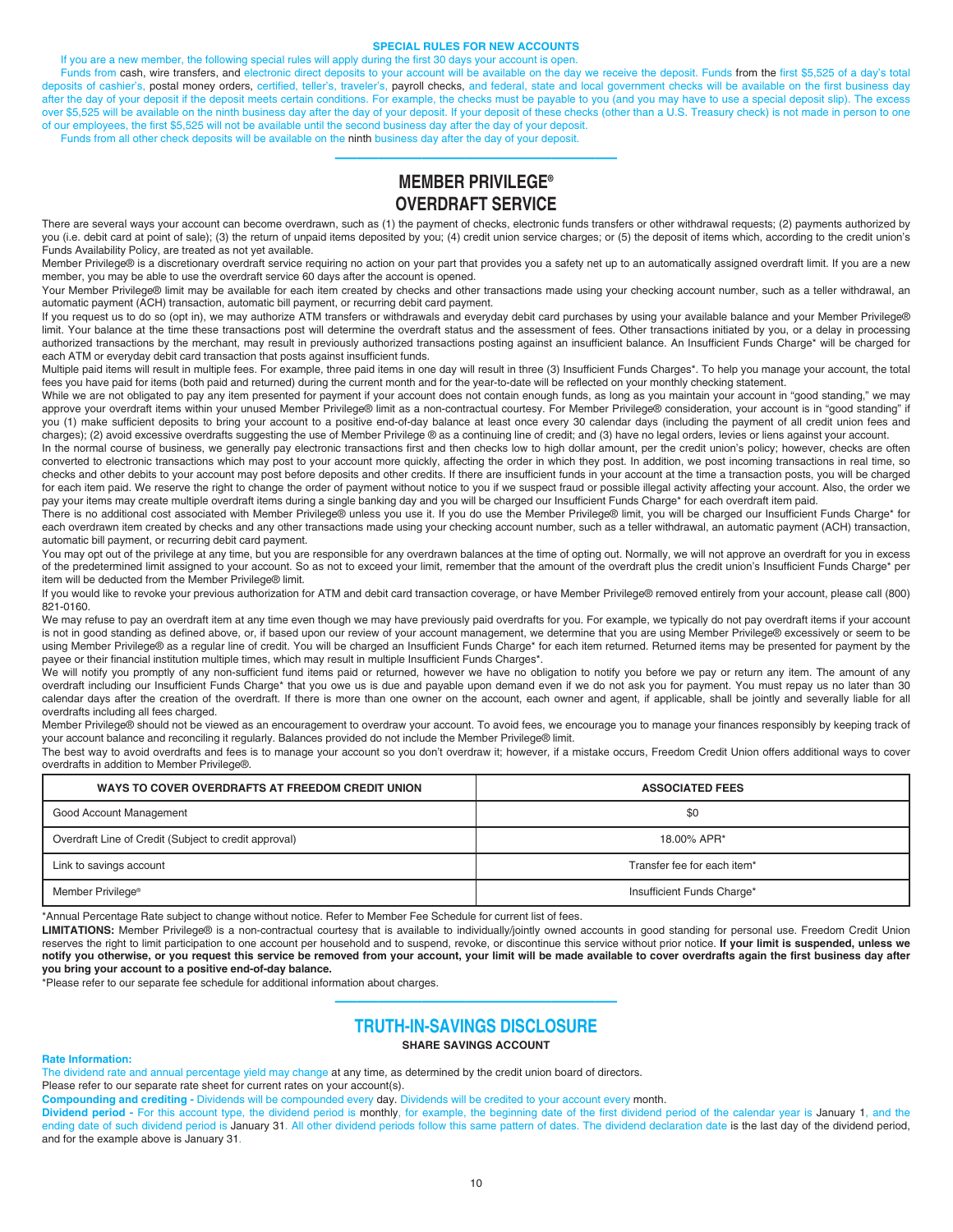## **Minimum balance requirements:**

The minimum required to open this account is the purchase of a share in the credit union. The par value of a share in this account is \$5.00. Please see the bylaw requirements in the Common Features section for additional information.

You must maintain a minimum daily balance of \$5.00 in your account each day to obtain the disclosed annual percentage yield.

**Daily balance computation method -** Dividends are calculated by the daily balance method which applies a daily periodic rate to the balance in the account each day.

**Accrual of dividends on noncash deposits -** Dividends will begin to accrue on the business day you deposit noncash items (for example, checks) into your account.

## **Transaction limitations:**

During any month, you may not make more than six withdrawals or transfers to another credit union account of yours or to a third party by means of a preauthorized, automatic, or computer transfer, telephonic order or instruction, or by check, draft, debit card (if applicable), or similar order to a third party, and including transfers for overdraft protection or direct bill payment. If you exceed the transfer limitations set forth above; restrictions may be imposed on the above referenced transactions, including your account being subject to closure by the credit union.

#### **Fees and charges:**

Please refer to our separate fee schedule for additional information about charges.

#### **SECONDARY SHARES ACCOUNT**

## **Rate Information:**

The dividend rate and annual percentage yield may change at any time, as determined by the credit union board of directors.

Please refer to our separate rate sheet for current rates on your account(s).

**Compounding and crediting -** Dividends will be compounded every day. Dividends will be credited to your account every month.

Dividend period - For this account type, the dividend period is monthly, for example, the beginning date of the first dividend period of the calendar year is January 1, and the ending date of such dividend period is January 31. All other dividend periods follow this same pattern of dates. The dividend declaration date is the last day of the dividend period, and for the example above is January 31.

#### **Minimum balance requirements:**

The minimum balance required to open this account is \$5.00.

You must maintain a minimum daily balance of \$5.00 in your account each day to obtain the disclosed annual percentage yield.

**Daily balance computation method -** Dividends are calculated by the daily balance method which applies a daily periodic rate to the balance in the account each day.

**Accrual of dividends on noncash deposits -** Dividends will begin to accrue on the business day you deposit noncash items (for example, checks) into your account.

## **Transaction limitations:**

During any month, you may not make more than six withdrawals or transfers to another credit union account of yours or to a third party by means of a preauthorized, automatic, or computer transfer, telephonic order or instruction, or by check, draft, debit card (if applicable), or similar order to a third party, and including transfers for overdraft protection or direct bill payment. If you exceed the transfer limitations set forth above; restrictions may be imposed on the above referenced transactions, including your account being subject to closure by the credit union.

#### **Fees and charges:**

Please refer to our separate fee schedule for additional information about charges.

**NOW ACCOUNT**

## **Rate Information:**

The dividend rate and annual percentage yield may change at any time, as determined by the credit union board of directors.

Please refer to our separate rate sheet for current rates on your account(s).

**Compounding and crediting -** Dividends will be compounded every day. Dividends will be credited to your account every month.

Dividend period - For this account type, the dividend period is monthly, for example, the beginning date of the first dividend period of the calendar year is January 1, and the ending date of such dividend period is January 31. All other dividend periods follow this same pattern of dates. The dividend declaration date is the last day of the dividend period, and for the example above is January 31.

**Minimum balance requirements:**

The minimum balance required to open this account is \$5.00.

You must maintain a minimum daily balance of \$5.00 in your account each day to obtain the disclosed annual percentage yield.

**Daily balance computation method -** Dividends are calculated by the daily balance method which applies a daily periodic rate to the balance in the account each day.

**Accrual of dividends on noncash deposits -** Dividends will begin to accrue on the business day you deposit noncash items (for example, checks) into your account. **Transaction limitations:**

No transaction limitations apply to this account unless otherwise stated in the Common Features section.

## **Fees and charges:**

Please refer to our separate fee schedule for additional information about charges.

**FREEDOM NOW ACCOUNT** 

## **Eligibility requirements -** You must meet the following eligibility requirements each statement cycle:

• \$2,500.00 minimum balance required during the statement cycle.

• Receive at least one direct deposit during the statement cycle.

• Minimum of two debit card point-of-sale transactions during the statement cycle.

Failure to meet eligibility requirements may result in a monthly fee.

Please refer to our separate fee schedule for additional information about charges.

#### **Rate Information:**

The dividend rate and annual percentage yield may change at any time, as determined by the credit union board of directors.

Please refer to our separate rate sheet for current rates on your account(s).

**Compounding and crediting -** Dividends will be compounded every day. Dividends will be credited to your account every month.

Dividend period - For this account type, the dividend period is monthly, for example, the beginning date of the first dividend period of the calendar year is January 1, and the ending date of such dividend period is January 31. All other dividend periods follow this same pattern of dates. The dividend declaration date is the last day of the dividend period, and for the example above is January 31.

**Minimum balance requirements:**

The minimum balance to open this account is \$2,500.00.

You must maintain a minimum daily balance of \$5.00 in your account each day to obtain the disclosed annual percentage yield.

**Daily balance computation method -** Dividends are calculated by the daily balance method which applies a daily periodic rate to the balance in the account each day.

**Accrual of dividends on noncash deposits -** Dividends will begin to accrue on the business day you deposit noncash items (for example, checks) into your account.

## **Transaction limitations:**

No transaction limitations apply to this account unless otherwise stated in the Common Features section.

**Fees and charges:** 

Please refer to our separate fee schedule for additional information about charges.

**FOREVER FREEDOM NOW ACCOUNT** 

**Eligibility requirements -** For any college student (full time or part time) – Valid student ID is required.

## **Rate Information:**

The dividend rate and annual percentage yield may change at any time, as determined by the credit union board of directors.

Please refer to our separate rate sheet for current rates on your account(s).

**Compounding and crediting -** Dividends will be compounded every day. Dividends will be credited to your account every month.

**Dividend period -** For this account type, the dividend period is monthly, for example, the beginning date of the first dividend period of the calendar year is January 1, and the ending date of such dividend period is January 31. All other dividend periods follow this same pattern of dates. The dividend declaration date is the last day of the dividend period, and for the example above is January 31.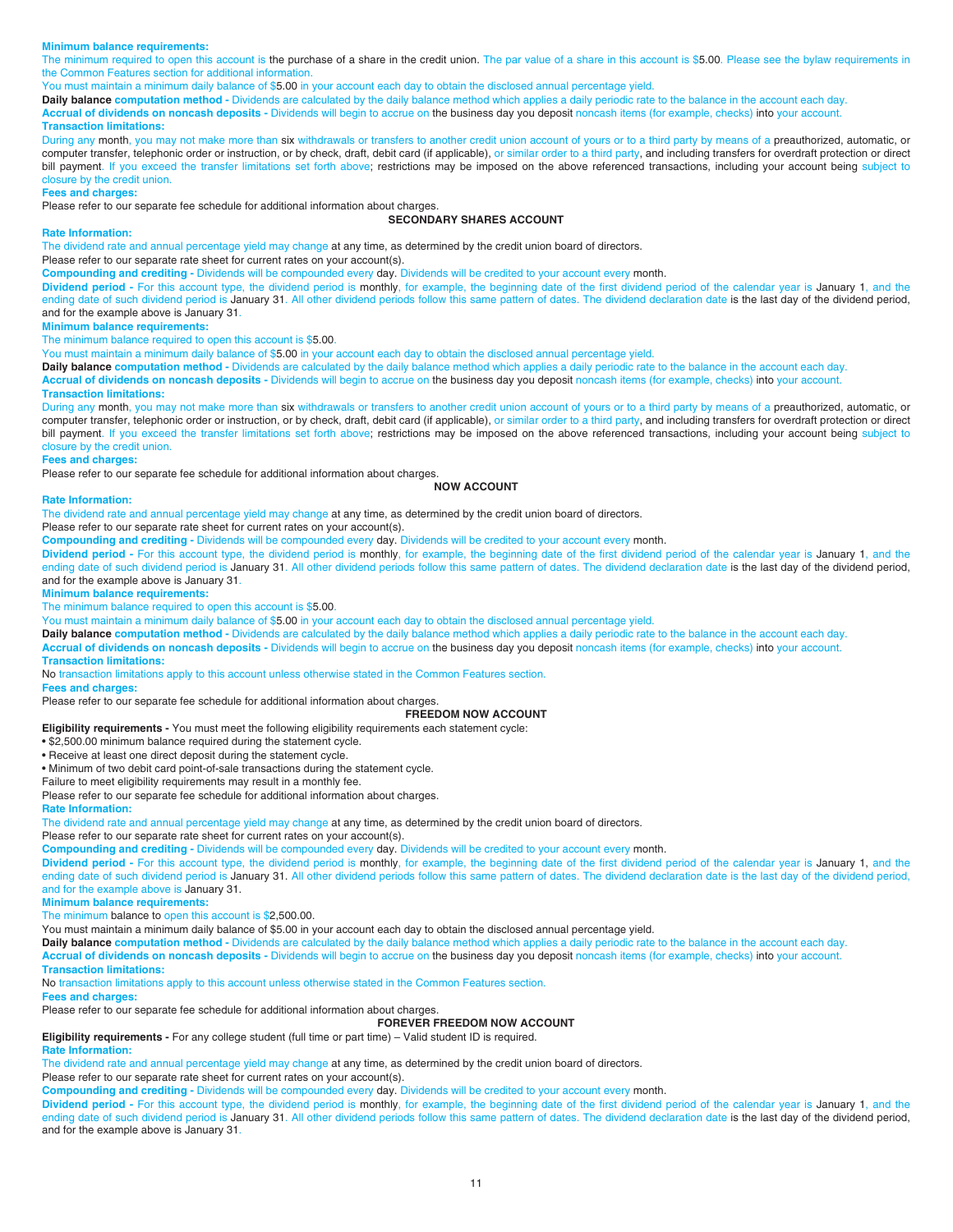## **Minimum balance requirements:**

The minimum balance required to open this account is \$5.00.

You must maintain a minimum daily balance of \$5.00 in your account each day to obtain the disclosed annual percentage yield.

**Daily balance computation method -** Dividends are calculated by the daily balance method which applies a daily periodic rate to the balance in the account each day. **Accrual of dividends on noncash deposits -** Dividends will begin to accrue on the business day you deposit noncash items (for example, checks) into your account. **Transaction limitations:**

No transaction limitations apply to this account unless otherwise stated in the Common Features section.

## **Fees and charges:**

Please refer to our separate fee schedule for additional information about charges.

## **SECOND CHANCE NOW ACCOUNT**

#### **Rate Information:**

The dividend rate and annual percentage yield may change at any time, as determined by the credit union board of directors.

Please refer to our separate rate sheet for current rates on your account(s).

**Compounding and crediting -** Dividends will be compounded every day. Dividends will be credited to your account every month.

Dividend period - For this account type, the dividend period is monthly, for example, the beginning date of the first dividend period of the calendar year is January 1, and the ending date of such dividend period is January 31. All other dividend periods follow this same pattern of dates. The dividend declaration date is the last day of the dividend period, and for the example above is January 31.

#### **Minimum balance requirements:**

The minimum balance required to open this account is \$5.00.

You must maintain a minimum daily balance of \$5.00 in your account each day to obtain the disclosed annual percentage yield.

**Daily balance computation method -** Dividends are calculated by the daily balance method which applies a daily periodic rate to the balance in the account each day. **Accrual of dividends on noncash deposits -** Dividends will begin to accrue on the business day you deposit noncash items (for example, checks) into your account.

## **Transaction limitations:**

No transaction limitations apply to this account unless otherwise stated in the Common Features section.

#### **Fees and charges:**

Please refer to our separate fee schedule for additional information about charges.

**Additional Features:** 

This account does not offer access to Member Privilege overdraft protection. Does not qualify for a Mastercard Debit Card, but qualifies for ATM card.

Member must provide proof of good standing prior to establishing another NOW account product.

## **MONEY MARKET ACCOUNT**

#### **Rate Information:**

The dividend rate and annual percentage yield may change at any time, as determined by the credit union board of directors.

Please refer to our separate rate sheet for current rates on your account(s).

**Compounding and crediting -** Dividends will be compounded every day. Dividends will be credited to your account every month.

Dividend period - For this account type, the dividend period is monthly, for example, the beginning date of the first dividend period of the calendar year is January 1, and the ending date of such dividend period is January 31. All other dividend periods follow this same pattern of dates. The dividend declaration date is the last day of the dividend period, and for the example above is January 31.

## **Minimum balance requirements:**

The minimum balance required to open this account is \$2,000.00.

You must maintain a minimum daily balance of \$2,000.00 in your account to avoid a minimum balance fee. If, during any month, your account balance falls below the required minimum daily balance, your account will be subject to a minimum balance fee. See Member Fee Schedule.

You must maintain a minimum average daily balance of \$5.00 in your account to obtain the disclosed annual percentage yield.

**Average daily balance computation method -** Dividends are calculated by the average daily balance method which applies a periodic rate to the average daily balance in the account for the period. The average daily balance is calculated by adding the balance in the account for each day of the period and dividing that figure by the number of days in the period. The period we use is the calendar month.

**Accrual of dividends on noncash deposits -** Dividends will begin to accrue on the business day you deposit noncash items (for example, checks) into your account. **Transaction limitations:**

During any month, you may not make more than six withdrawals or transfers to another credit union account of yours or to a third party by means of a preauthorized, automatic, or computer transfer, telephonic order or instruction, or by check, draft, debit card (if applicable), or similar order to a third party, and including transfers for overdraft protection or direct bill payment. If you exceed the transfer limitations set forth above; restrictions may be imposed on the above referenced transactions, including your account being subject to closure by the credit union.

## **Fees and charges:**

Please refer to our separate fee schedule for additional information about charges.

## **CLUB ACCOUNT**

## **Rate Information:**

The dividend rate and annual percentage yield may change at any time, as determined by the credit union board of directors.

Please refer to our separate rate sheet for current rates on your account(s).

**Compounding and crediting -** Dividends will be compounded every day. Dividends will be credited to your account every month.

Dividend period - For this account type, the dividend period is monthly, for example, the beginning date of the first dividend period of the calendar year is January 1, and the ending date of such dividend period is January 31. All other dividend periods follow this same pattern of dates. The dividend declaration date is the last day of the dividend period, and for the example above is January 31.

**Minimum balance requirements:**

The minimum balance required to open this account is \$5.00.

You must maintain a minimum average daily balance of \$5.00 in your account to obtain the disclosed annual percentage yield.

**Average daily balance computation method -** Dividends are calculated by the average daily balance method which applies a periodic rate to the average daily balance in the account for the period. The average daily balance is calculated by adding the balance in the account for each day of the period and dividing that figure by the number of days in the period. The period we use is the calendar month.

**Accrual of dividends on noncash deposits -** Dividends will begin to accrue on the business day you deposit noncash items (for example, checks) into your account.

## **Transaction limitations:**

You may not make any withdrawals or transfers to another credit union account of yours or to a third party by means of a preauthorized or automatic transfer, telephonic order or instruction, or similar order to a third party. Early withdrawal fees may apply for withdrawals prior to the annual distribution date. The annual distribution date for the Holiday Club Account is October 1st or the first business day after October 1st if the 1st falls on a non-business day. The annual distribution date for the Vacation Club Account is set by the member upon establishing the account.

#### **Fees and charges:**

Please refer to our separate fee schedule for additional information about charges.

#### **IRA SAVINGS ACCOUNT**

## **Rate Information:**

The dividend rate and annual percentage yield may change at any time, as determined by the credit union board of directors.

Please refer to our separate rate sheet for current rates on your account(s).

**Compounding and crediting -** Dividends will be compounded every day. Dividends will be credited to your account every month.

Dividend period - For this account type, the dividend period is monthly, for example, the beginning date of the first dividend period of the calendar year is January 1, and the ending date of such dividend period is January 31. All other dividend periods follow this same pattern of dates. The dividend declaration date is the last day of the dividend period, and for the example above is January 31.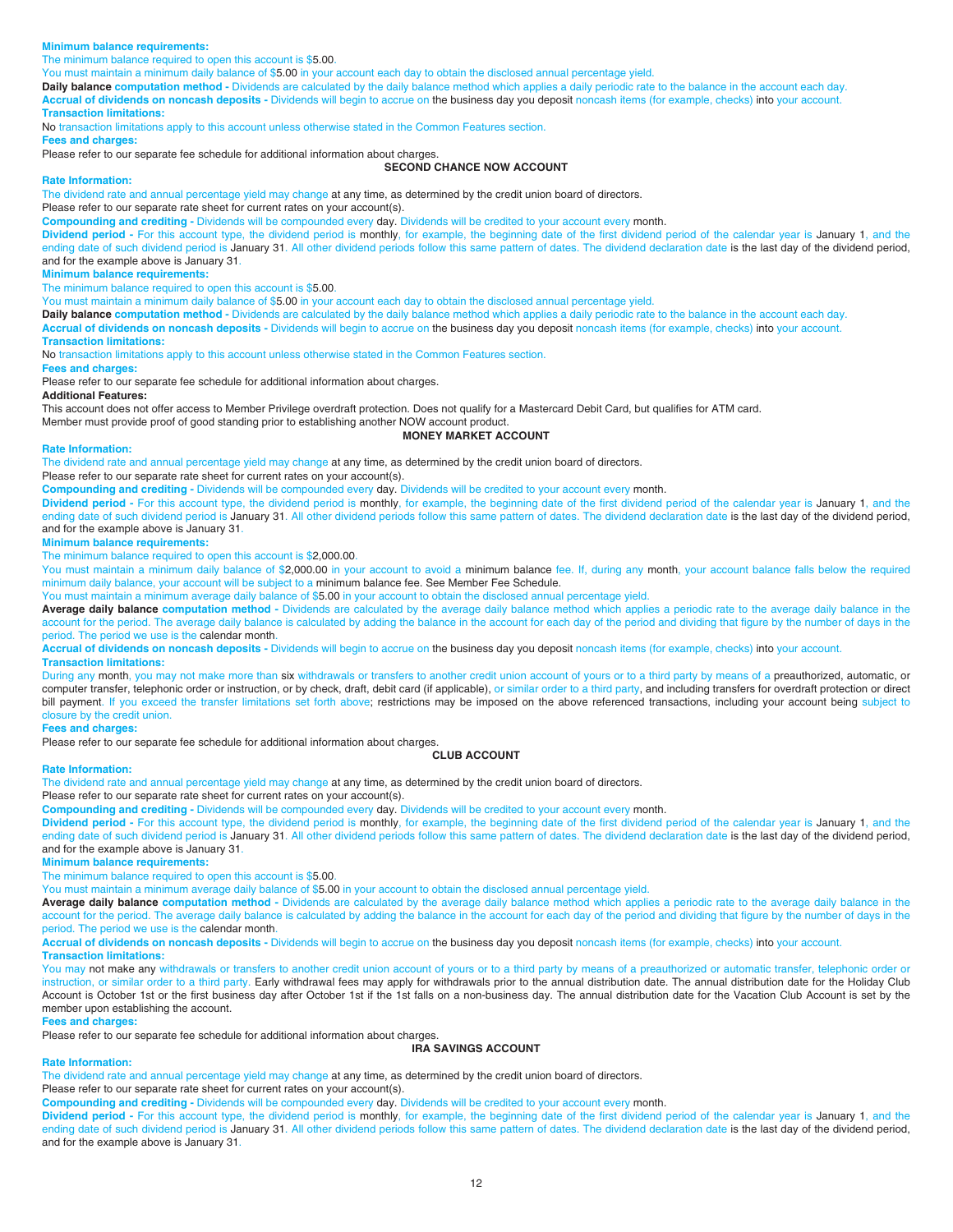## **Minimum balance requirements:**

The minimum balance required to open this account is \$5.00.

You must maintain a minimum daily balance of \$5.00 in your account each day to obtain the disclosed annual percentage yield.

**Daily balance computation method -** Dividends are calculated by the daily balance method which applies a daily periodic rate to the balance in the account each day. **Accrual of dividends on noncash deposits -** Dividends will begin to accrue on the business day you deposit noncash items (for example, checks) into your account. **Transaction limitations:**

During any month, you may not make more than six withdrawals or transfers to another credit union account of yours or to a third party by means of a preauthorized, automatic, or computer transfer, telephonic order or instruction, or similar order to a third party. If you exceed the transfer limitations set forth above, your account will be subject to closure by the credit union.

## **Fees and charges:**

Please refer to our separate fee schedule for additional information about charges.

#### **SAVINGS CERTIFICATES / IRA CERTIFICATES**

#### **Rate Information:**

The dividend rate and annual percentage yield may change at any time, as determined by the credit union board of directors.

**Compounding frequency -** Dividends will be compounded every day.

Crediting frequency - Dividends will be credited to your account every month. The dividend rate and annual percentage yield may change at any time, as determined by the credit union board of directors.

**Effect of closing an account -** If you close your account before dividends are credited, you will receive the accrued dividends up to closing date.

## **Minimum balance requirements:**

The minimum balance required to open this account is \$500.00.

You must maintain a minimum daily balance of \$500.00 in your account each day to obtain the disclosed annual percentage yield.

**Daily balance computation method -** Dividends are calculated by the daily balance method which applies a daily periodic rate to the balance in the account each day.

**Accrual of dividends on noncash deposits -** Dividends will begin to accrue on the business day you place noncash items (for example, checks) into your account.

### **Transaction limitations:**

After the account is opened, you may not make deposits into the account until the maturity date stated on the account.

You can only withdraw dividends credited in the term before maturity of that term without penalty. You can withdraw dividends anytime during the term of crediting after they are credited to your account.

**Early withdrawal penalties** (a penalty may be imposed for withdrawals of principal before maturity) -

- If your account has a maturity date of one year or less:
- The penalty we may impose will equal three months dividends on the amount withdrawn subject to penalty.
- If your account has a maturity date of more than one year:

The penalty we may impose will equal six months dividends on the amount withdrawn subject to penalty.

Withdrawal of dividends prior to maturity - The annual percentage yield is based on an assumption that dividends will remain in the account until maturity. A withdrawal will reduce earnings.

In certain circumstances such as the death or incompetence of an owner of this account, the law permits, or in some cases requires, the waiver of the early withdrawal penalty. Other exceptions may also apply, for example, if this is part of an IRA or other tax-deferred savings plan.

Automatically renewable account - This account will automatically renew at maturity. You may prevent renewal if we receive written notice from you before maturity of your intention not to renew or you withdraw the funds in the account at maturity (or within the grace period mentioned below, if any). We can prevent renewal if we mail notice to you at least 30 calendar days before maturity. If either you or we prevent renewal, your deposit will be placed in a dividend-bearing account.

Each renewal term will be the same as the original term, beginning on the maturity date. The dividend rate will be the same we offer on new time accounts on the maturity date which have the same term, minimum balance (if any) and other features as the original time account.

You will have a grace period of ten calendar days after maturity to withdraw the funds without being charged an early withdrawal penalty.

## **YOUTH SHARE SAVINGS ACCOUNT**

**Eligibility requirements -** For children under the age of 18.

## **Rate Information:**

The dividend rate and annual percentage yield may change at any time, as determined by the credit union board of directors.

Please refer to our separate rate sheet for current rates on your account(s).

**Compounding and crediting -** Dividends will be compounded every day. Dividends will be credited to your account every month.

**Dividend period -** For this account type, the dividend period is monthly, for example, the beginning date of the first dividend period of the calendar year is January 1, and the ending date of such dividend period is January 31. All other dividend periods follow this same pattern of dates. The dividend declaration date is the last day of the dividend period, and for the example above is January 31.

**Minimum balance requirements:**

The minimum required to open this account is the purchase of a share in the credit union. The par value of a share in this account is \$5.00. Please see the bylaw requirements in the Common Features section for additional information.

You must maintain a minimum daily balance of \$5.00 in your account each day to obtain the disclosed annual percentage yield.

**Daily balance computation method -** Dividends are calculated by the daily balance method which applies a daily periodic rate to the balance in the account each day.

**Accrual of dividends on noncash deposits -** Dividends will begin to accrue on the business day you deposit noncash items (for example, checks) into your account. **Transaction limitations:**

During any month, you may not make more than six withdrawals or transfers to another credit union account of yours or to a third party by means of a preauthorized, automatic, or computer transfer, telephonic order or instruction, or by check, draft, debit card (if applicable), or similar order to a third party, and including transfers for overdraft protection or direct bill payment. If you exceed the transfer limitations set forth above; restrictions may be imposed on the above referenced transactions, including your account being subject to closure by the credit union.

## **Fees and charges:**

There are no fees or regular monthly service charges, including no inactivity fee, if under the age of 18.

Please refer to our separate fee schedule for additional information about charges.

**Additional account limitations -** At age 18, the Youth Share Savings Account automatically converts to a Regular Share Savings account with full voting rights and other privileges.

## **YOUTH NOW ACCOUNT**

**Eligibility requirements -** For children ages 13 through 17. Parent/Guardian required to be a joint owner.

## **Rate Information:**

The dividend rate and annual percentage yield may change at any time, as determined by the credit union board of directors.

Please refer to our separate rate sheet for current rates on your account(s).

**Compounding and crediting -** Dividends will be compounded every day. Dividends will be credited to your account every month.

Dividend period - For this account type, the dividend period is monthly, for example, the beginning date of the first dividend period of the calendar year is January 1, and the ending date of such dividend period is January 31. All other dividend periods follow this same pattern of dates. The dividend declaration date is the last day of the dividend period, and for the example above is January 31.

**Minimum balance requirements:**

The minimum balance required to open this account is \$5.00.

You must maintain a minimum daily balance of \$5.00 in your account each day to obtain the disclosed annual percentage yield.

**Daily balance computation method -** Dividends are calculated by the daily balance method which applies a daily periodic rate to the balance in the account each day. **Accrual of dividends on noncash deposits -** Dividends will begin to accrue on the business day you deposit noncash items (for example, checks) into your account. **Transaction limitations:**

No transaction limitations apply to this account unless otherwise stated in the Common Features section.